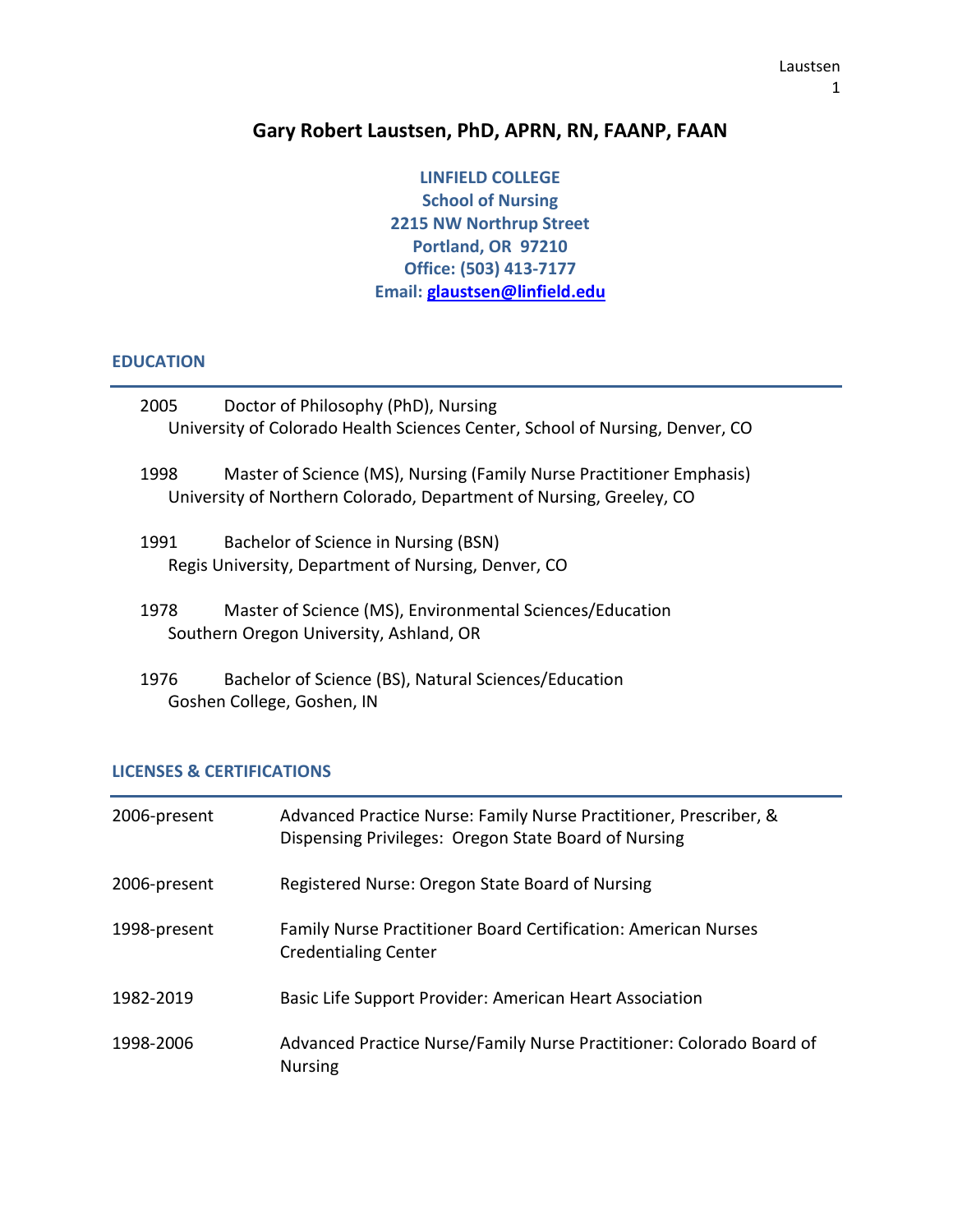| 1991-2006 | Registered Nurse: Colorado Board of Nursing                                                           |
|-----------|-------------------------------------------------------------------------------------------------------|
| 1992-2001 | Certified Emergency Nurse: Emergency Nurses Association                                               |
| 1992-2006 | <b>Emergency Nursing Pediatric Course Instructor/Provider: Emergency</b><br><b>Nurses Association</b> |
| 1993-2000 | Trauma Nursing Core Course Provider: Emergency Nurses Association                                     |
| 1991-2007 | Advanced Cardiac Life Support Provider: American Heart Association                                    |
| 1991-2003 | Pediatric Advanced Life Support Provider: Emergency Nurses Association                                |
| 1982-1996 | <b>Emergency Medical Technician</b>                                                                   |

### **PROFESSIONAL POSITIONS**

2020- present Professor of Nursing, *Linfield University, School of Nursing, Portland, OR*

| 2018-2020 | Associate Dean and Professor of Nursing, Warner Pacific University, Department |
|-----------|--------------------------------------------------------------------------------|
|           | of Nursing, Portland, OR                                                       |

- 2019-present Family Nurse Practitioner (part-time volunteer), *Free Clinic of SW Washington, Vancouver, WA.*
- 2014-2018 Assistant Dean for Academic Practice and Innovation & Associate Professor, *Oregon Health & Science University, School of Nursing, Portland, OR*
- 2015-2016 Family Nurse Practitioner, *Merlo Station High School, School-Based Health Center, Beaverton, OR*
- 2015-2018 Family Nurse Practitioner (part-time volunteer), *Southwest Community Health Center, Hillsboro, OR.*
- 2013-2014 Director (interim) of Post-Masters Doctor of Nursing Practice program, *Oregon Health & Science University, School of Nursing, Portland, OR*
- 2012-2018 Tenured Associate Professor, *Oregon Health & Science University, School of Nursing, OR*
- 2011-2013 Director (interim) of Family Nurse Practitioner program, *Oregon Health & Science University, School of Nursing, Portland, OR*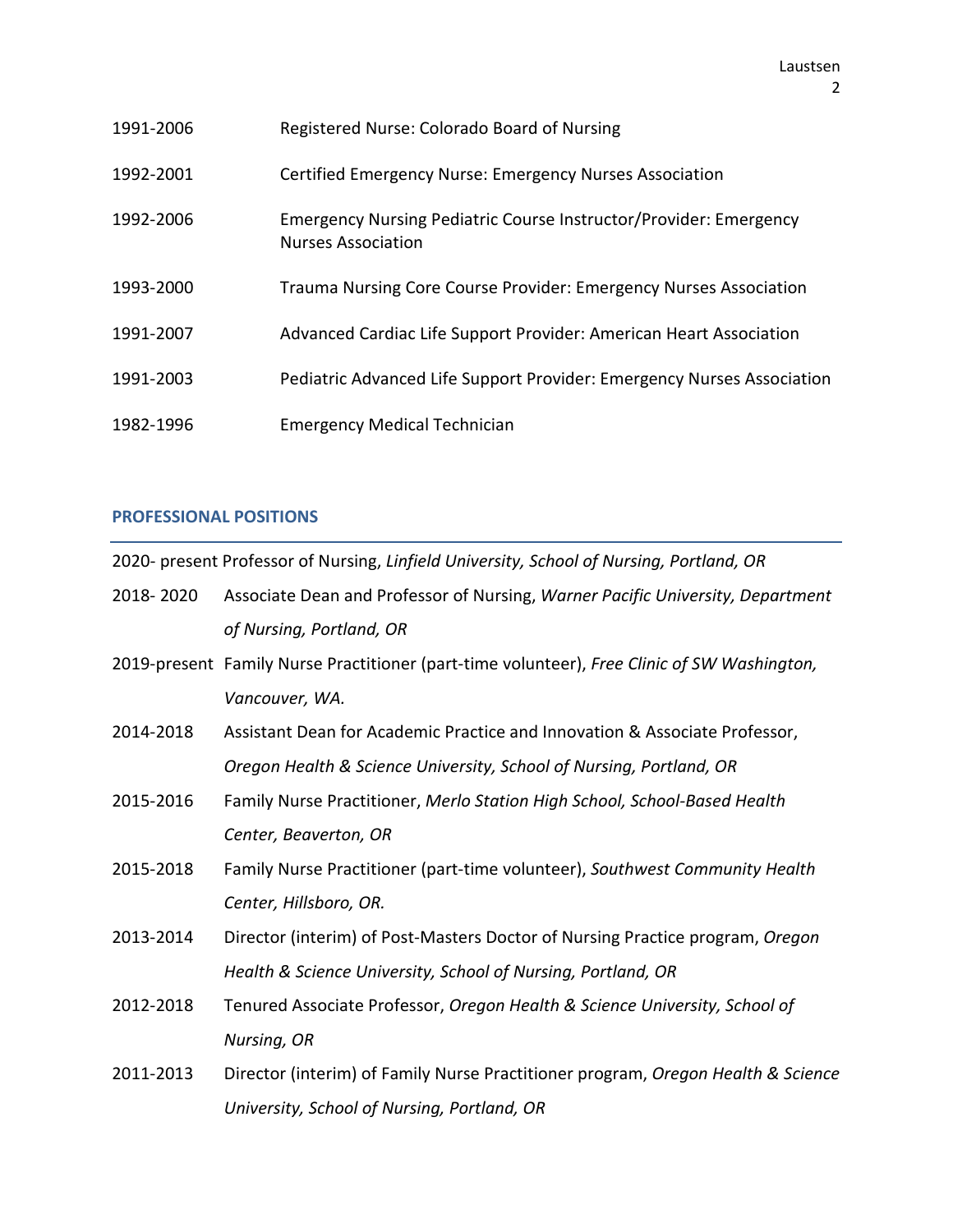- 2011-2018 Director of DNP Rural Health Track, *Oregon Health & Science University, School of Nursing, Portland, OR*
- 2010-2012 Associate Professor, *Oregon Health & Science University, School of Nursing, La Grande, OR (2010-2012, Chair, Acute and Critical Care Integrated Learning Community, Oregon Health & Science University, School of Nursing)*
- 2006-2014 Family Nurse Practitioner, *Oregon Health & Science University, School of Nursing, La Grande, OR*
- 2018- present Appointed member of Report Review Committee: Commission on Collegiate Nursing Education
- 2008-present CCNE Accreditation Site Evaluator & Team Leader (non-paid): Commission on Collegiate Nursing Education
- 2009-2010 Clinical Director for Eastern Oregon University Student Health Center*: Oregon Health & Science University*, *School of Nursing, La Grande, OR*
- 2006-2009 Assistant Professor, *Oregon Health & Science University, School of Nursing, La Grande, OR*
- 2006-2010 Director of Simulation Center, *Oregon Health & Science University, School of Nursing, La Grande, OR*
- 2005-2006 Associate Professor, *Regis University, School of Nursing, Denver, CO*
- 2002-2005 Assistant Professor, *Regis University, School of Nursing, Denver, CO*
- 2005-2006 Family Nurse Practitioner, *Urgent Care Center, Boulder Community Hospital's Community Medical Center, Boulder, CO* (part-time)
- 2004-2006 Family Nurse Practitioner, *La Clinica Tepeyac, Denver, CO* (non-paid, part-time)
- 1999-2004 Family Nurse Practitioner, *Emergency Department, Boulder Community Hospital, Boulder, CO* (last 2 years part-time)
- 1996-2006 Adjunct Faculty, *University of Colorado Health Sciences Center-School of Nursing, Denver, CO* (part-time)
- Jan-Sep 1999 Family Nurse Practitioner, *Salud Health Center, Estes Park, CO*
- 1994-2001 Registered Nurse (Clinical Lead), *Emergency Department, Boulder Community Hospital, Boulder, CO*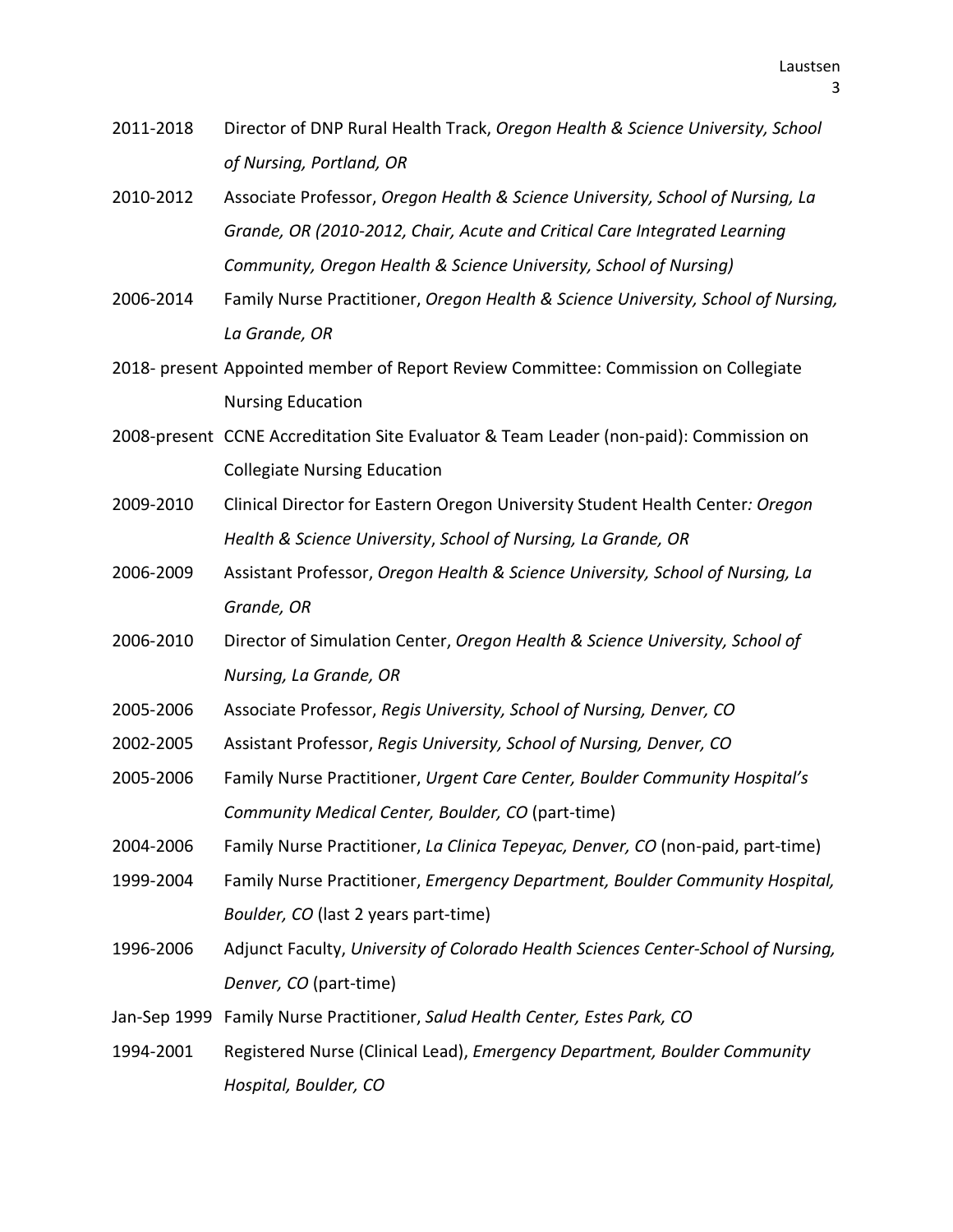- 1992-2001 Registered Nurse, *Emergency Department, Boulder Community Hospital, Boulder, CO*
- 1992-1998 Clinical IV Registered Nurse (per diem), *Emergency Department, The Children's Hospital, Denver, CO*
- 1991-1992 Intensive Care Registered Nurse: *Presbyterian/St. Luke's Hospital, Denver, CO*
- 1992-1997 Adjunct Faculty, *Regis University, School of Nursing, Denver, CO* (part-time)
- 1993-1997 Clinical Site Preceptor (nonpaid) Boulder (CO) Community Hospital's Emergency Department for *Regis University and University of Northern Colorado*
- 1987-1992 Emergency Medical Technician/Trauma Technician, *Emergency Department, Boulder Community Hospital, Boulder, CO*
- 1982-1992 EMT/Medical Officer (nonpaid), *Allenspark Volunteer Fire Dept., Allenspark, CO*

#### **SCHOLARLY REVIEW ACTIVITIES**

#### **JOURNALS**

- 2017-present FAANP: Fellows Column Editor Committee
- 2017 American Association of Nurse Practitioners Conference abstract reviewer
- 2015-present Nursing Outlook, invited reviewer.

Recognized March 2018 for "Outstanding Contribution in Reviewing" for being in the top 10th percentile of reviewers for the Journal.

- 2012-present Journal of the American Association of Nurse Practitioners, reviewer
- 2012-2014 International Journal of Nurse Practitioner Educators, founding Editorial Board member, & reviewer
- 2011 & 2013 NETNEP International Nurse Education Conference, International Scientific Review Panel
- 2010, 2014 Textbook Reviewer: Zator-Estes, M. E. (2011). *Health Assessment & Physical Examination* (4<sup>th</sup> & 5<sup>th</sup> Ed.) Clifton Park, NY: Delmar.
- 2008-present Research in Nursing and Health, reviewer
- 2006-present Online Journal of Issues in Nursing Editorial Review Board
- 2009-2018 Online Journal of Rural Nursing and Health Care reviewer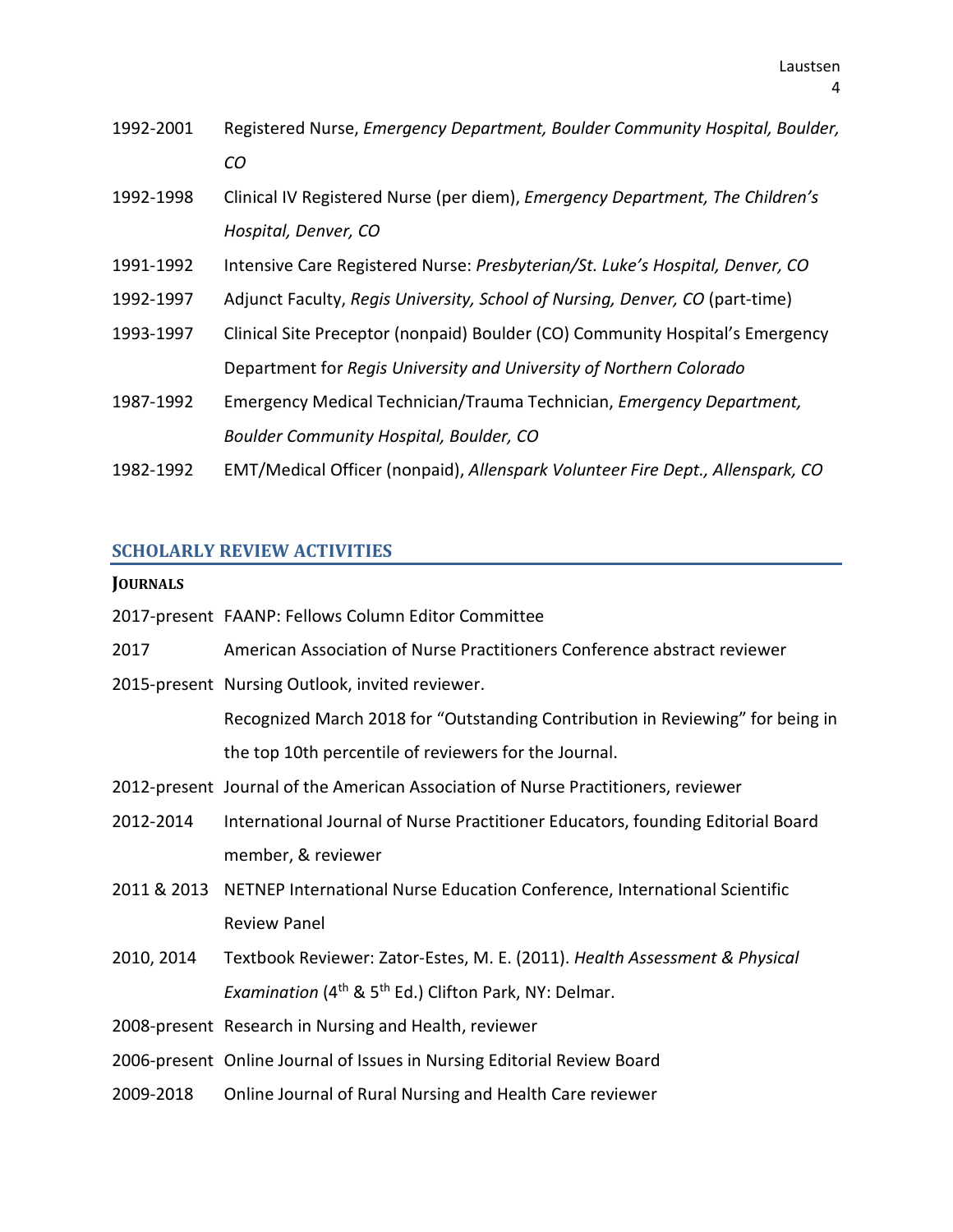- 2007-2014 AORN Journal, reviewer
- 2007-2014 Nursing Management, reviewer
- 2007-present Men in Nursing, reviewer
- 2000-2010 The Nurse Practitioner Journal Editorial Board & reviewer
- **ACADEMIC**
- 2015 Completed an external review for candidate for Clinical Associate Professor at the University of Illinois at Chicago
- 2014 Completed an external review for candidate for Professor at the Fay W. Whitney School of Nursing, University of Wyoming

### **RESEARCH/SCHOLARLY ACTIVITIES**

- 2013-2015 *Project ACCESS: Accelerating Competent Care Education through Stipend Support.* Project Director for final two years of HRSA Grant: Division of Grants Management, Advanced Nursing Education Expansion, Health Resources and Services Administration (HRSA), Department of Health and Human Services (DHHS). Grant number T57HP20596 (\$1,283,040).
- 2011-2014 *Rural Health Track for DNPs: Meeting the Health Needs of Oregonians*. Principal Investigator for final 3 years of HRSA Grant: Division of Nursing (DN), Bureau of Health Professions (BHPr), Health Resources and Services Administration (HRSA), Department of Health and Human Services (DHHS). Grant number D09HR14648. (\$301,870.00).
- 2010-2011 *Survey of Oregon nurse practitioner clinical skills and procedures*. Principal Investigator: Betty Gray Rural Health Development Fund Grant (\$16,000).
- 2009-2011 *Rural Health Track for DNPs: Meeting the Health Needs of Oregonians*. Coinvestigator HRSA Grant: Division of Nursing (DN), Bureau of Health Professions (BHPr), Health Resources and Services Administration (HRSA), Department of Health and Human Services (DHHS). Grant number D09HR14648. (\$301,870.00).
- 2007-2012 *Oregon Consortium for Nursing Education (OCNE) Research and Evaluation Committee* member. Involved in an OCNE evaluation study in cooperation with Portland State University and funded through the Robert Wood Johnson Foundation Committee directed to facilitate research and evaluation of OCNE curriculum in Oregon.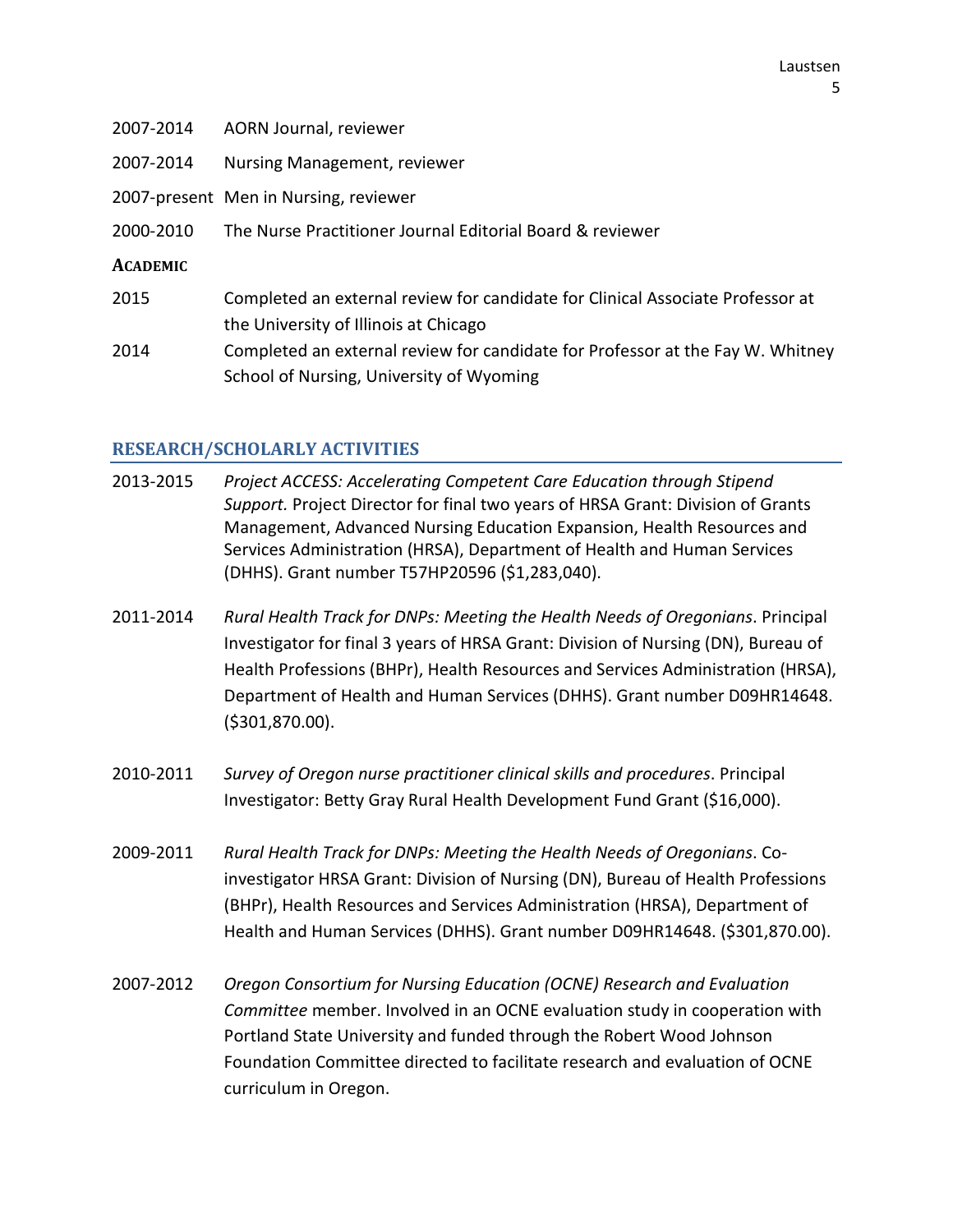- 2003-2005 *Promoting nurses' ecological behavior through action research* (Principal Investigator, PhD Dissertation)*.* Partially funded with a research grant from Sigma Theta Tau International Alpha-Kappa Chapter at Large (\$500).
- 2003 *Exploring nurses' ecological behaviors.* Principal investigator for pilot study using focus groups to identify and explore environmentally friendly nursing practices and behaviors. Non-funded.

### **SPECIALIZED EDUCATION/TRAINING**

- OHSU Performance Excellence System Leader Training (32 hours): October 13-16, 2015
- OHSU School of Nursing Leadership Foundation Series (112 hours): September 2014- August 2015 (monthly)
- Commission on Collegiate Nursing Education Evaluator Re-Training (11 hours): June, 2015
- Commission on Collegiate Nursing Education Evaluator Training (16 hours): June, 2008

### **PEER REVIEWED PUBLICATIONS**

- Valentine-Maher, S., Butterfield, P., & **Laustsen, G.** (2018). Environmental health: Advancing emancipatory policies for the common good. *Advances in Nursing Science, 41*(1), 57-69*.* doi: 10.1097/ANS0000000000000194
- Moss, A., **Laustsen. G.,** Pardee, M., Becker, D., Avadhani, A., Inman, D., George, N., Kelly-Weeder, S., & Buchholz, S. (2016). *NONPF Faculty Practice Toolkit*. Washington, DC: The National Organization of Nurse Practitioner Faculties. Retrieved from: [www.nonpf.org/resource/resmgr/Docs/FPToolkit2016.pdf](http://www.nonpf.org/resource/resmgr/Docs/FPToolkit2016.pdf)
- **Laustsen, G.** (2015). Module I: NP program guidelines. In M. A. Dumas (Ed.), *Partners in NP* education: A preceptor manual for NP programs, faculty, preceptors & students (2<sup>nd</sup> ed., pp. I1-I19)*.* Washington, DC: The National Organization of Nurse Practitioner Faculties.
- **Laustsen, G.,** Blair, K., Martyn, K., & Ridenour, N. (2015). Nurse practitioner faculty practice. Washington, DC: National Organization of Nurse Practitioner Faculties. Retrieved from: <http://www.nonpf.org/>

**Laustsen, G.,** Martyn, K., Melander, S., Ridenour, N., & Savrin, C. (2015). NONPF white paper: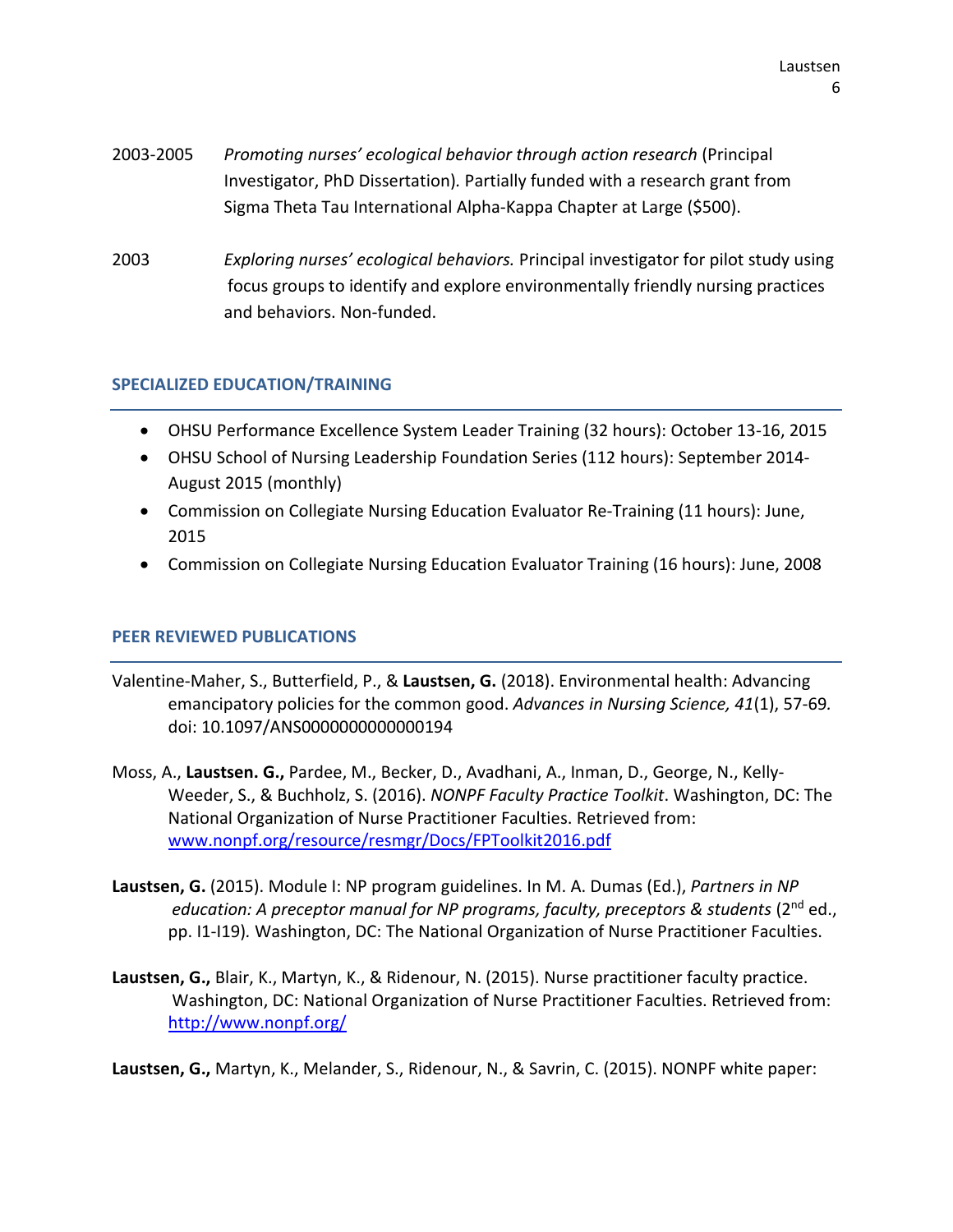Nurse practitioner faculty workload. Washington, DC: National Organization of Nurse Practitioner Faculties. Retrieved from:<http://www.nonpf.org/>

- **Laustsen, G.** (2014). Scaphoid fractures: The occult fracture that should not be missed in primary care. *JAANP NP Professional Practice Compendium: Musculoskeletal*, *2*(1), 27- 30.
- **Laustsen, G.** (2013). What do nurse practitioners do? Analysis of a skills survey of Oregon nurse practitioners. *Journal of the American Academy of Nurse Practitioners, 25*(1), 32-41. doi: 10.1111/j.1745-7599.2012.00750.x
- **Laustsen, G.** (2012). Writing certification style questions: A primer for NP faculty. *International Journal of Nurse Practitioner Educators, 1*(1). Retrieved from: <http://libjournal.uncg.edu/index.php/ijnpe/article/view/378>
- **Laustsen, G.** (April 2011). A practical approach to teaching genomics for the primary care advanced practice nurse. *WebMD eJournal: Topics in Advanced Practice Nursing.* Available: <http://www.medscape.com/nursingejournal/nonpf>
- Rosenfeld, A., Crabtree, K., **Laustsen, G.,** Jones, K. D., & Scharf, M. (2011, Spring). Selecting DNP students for a rural health track: determining predictors of success (abstract). *Communicating Nursing Research, 44*, 380.
- **Laustsen, G**. (2010). Greening in healthcare. *Nursing Management: The Journal of Excellence in Nursing Leadership, 41*(11), 26-31. Doi-10.1097/01.NUMA.0000389012.829989.5d (republished by Lippincott Williams & Wilkins from OR Nurse 2010).

**Laustsen, G.** (2010). How green is your OR. *OR Nurse 2010, 4*(3), 47-52*.*

- Felver, L., Gaines, B., Heims, M., Lasater, K., **Laustsen, G**., Lynch, M., et al. (2010). Best practices in teaching and learning in nursing education. New York, NY: National League for Nursing.
- **Laustsen, G.,** Carrillo, L., Johnson, J., & Smith, C. (2009). Drug approvals: '08 in review. *The Nurse Practitioner: The American Journal of Primary Health Care, 34*(2), 25-34.
- **Laustsen, G**. (2008). Drug News: Ciclesonide (Alvesco) approved to treat asthma. *The Nurse Practitioner: The American Journal of Primary Health Care, 33*(7), 11-13*.*
- Ledbetter, C., & **Laustsen, G.** (2008). The truth about rosiglitazone (Avandia). *The Nurse Practitioner: The American Journal of Primary Health Care*, *33*(6), 10-11.
- **Laustsen, G**., Shaul, M., & Short, G. (2008). Drug approvals: 2007 in review. *The Nurse Practitioner: The American Journal of Primary Health Care, 33*(2), 21-22.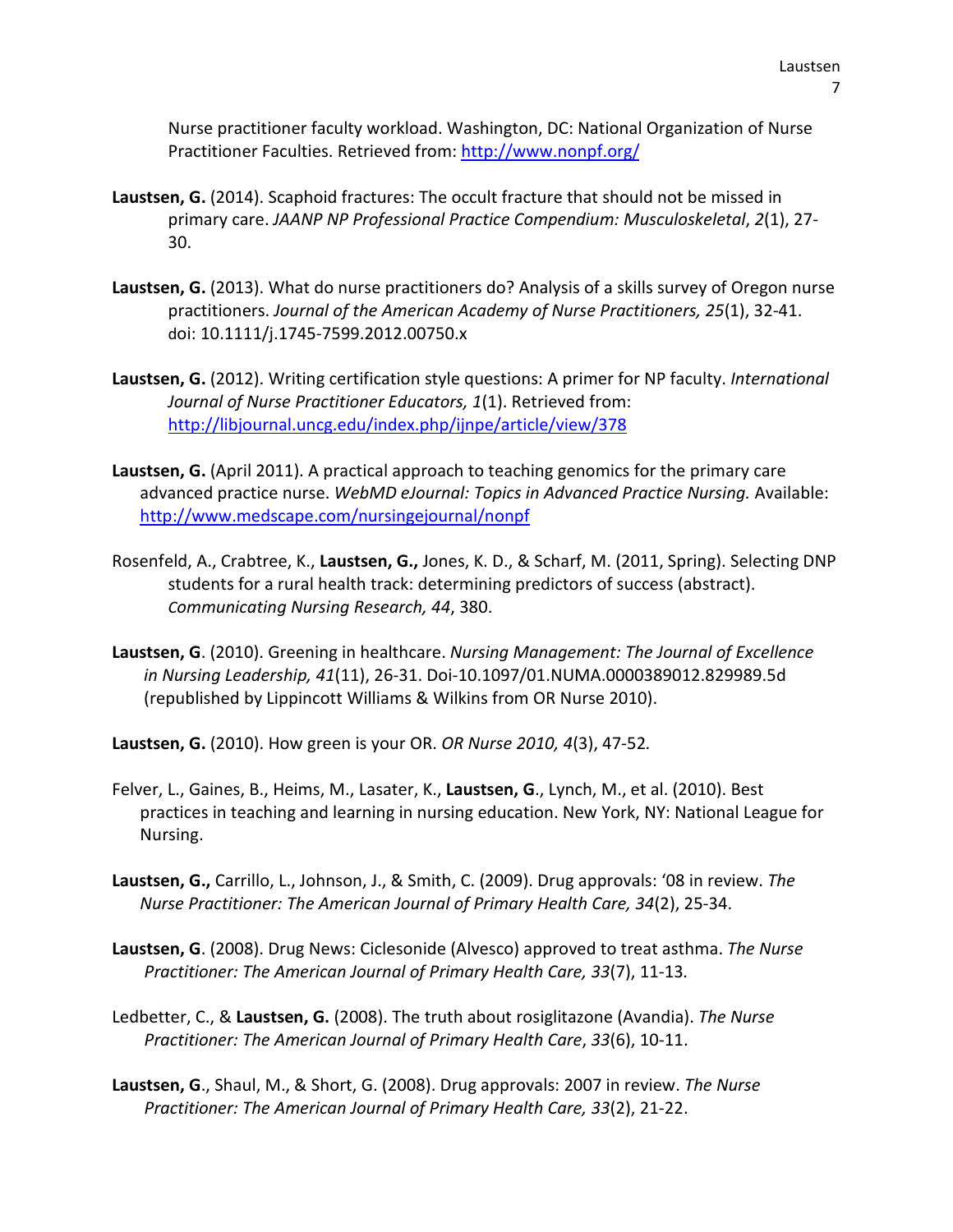- **Laustsen, G**. (2007). Drug News: Zoledronic acid (Reclast). *The Nurse Practitioner: The American Journal of Primary Health Care, 32*(12), 12-14*.*
- **Laustsen, G**. (2007). Drug News: Retapamulin (Altabax) for Impetigo. *The Nurse Practitioner: The American Journal of Primary Health Care, 32*(10), 13.
- **Laustsen, G**. (2007). Drug News: Aliskiren (Tekturna) a New Weapon to Battle the Silent Killer. *The Nurse Practitioner: The American Journal of Primary Health Care, 32*(7), 6-8.
- **Laustsen, G**., & Nielson, T. (2007). Drug News: Prevent shingles with Zostavax. *The Nurse Practitioner: The American Journal of Primary Health Care*, *32*(6), 6-7.
- **Laustsen, G**. (2007). Reduce-recycle-reuse: Guidelines for promoting perioperative waste management. *AORN, 85*(4), 717-728.
- **Laustsen, G**. (2007). Drug News: A new breakthrough in diabetes treatment. *The Nurse Practitioner: The American Journal of Primary Health Care, 32*(4), 50-52.
- **Laustsen, G**., Gilbert, M., & Wimett, L. (2007). Drug approvals: 2006 in review. *The Nurse Practitioner: The American Journal of Primary Health Care, 32*(2), 43-51.
- **Laustsen, G**. (2006). Drug News: RotaTeq for the prevention of rotavirus gastroenteritis. *The Nurse Practitioner: The American Journal of Primary Health Care, 31*(8), 54-55.
- **Laustsen, G**. (2006). Drug News: Glumetza: Once-a-day dosing for management of type-2 diabetes. *The Nurse Practitioner: The American Journal of Primary Health Care, 31*(5), 12-14.
- **Laustsen, G**., & Andersen, M. (2006). Drug News: Ramelteon (Rozerem) a novel approach to insomnia treatment. The Nurse Practitioner: The American Journal of Primary Health Care, 31(4), 52-55.
- **Laustsen, G**., Gilbert, M., & Wimett, L. (2006). A look back at the most influential drug approvals of '05. *The Nurse Practitioner: The American Journal of Primary Health Care, 31*(2), 26-43.
- **Laustsen, G**. (2006) Environment, ecosystems, and ecological behavior: A dialogue towards developing nursing ecological theory. *Advances in Nursing Science, 29*(1), 43-54.
- **Laustsen, G**. (2006) Drug News: Fluarix™: A New Influenza Virus Vaccine. *The Nurse Practitioner: The American Journal of Primary Health Care.* (Accepted for publication)

**Laustsen, G**. (2005). Drug News: Glumetza offers a once-a-day dosing for Type 2 diabetes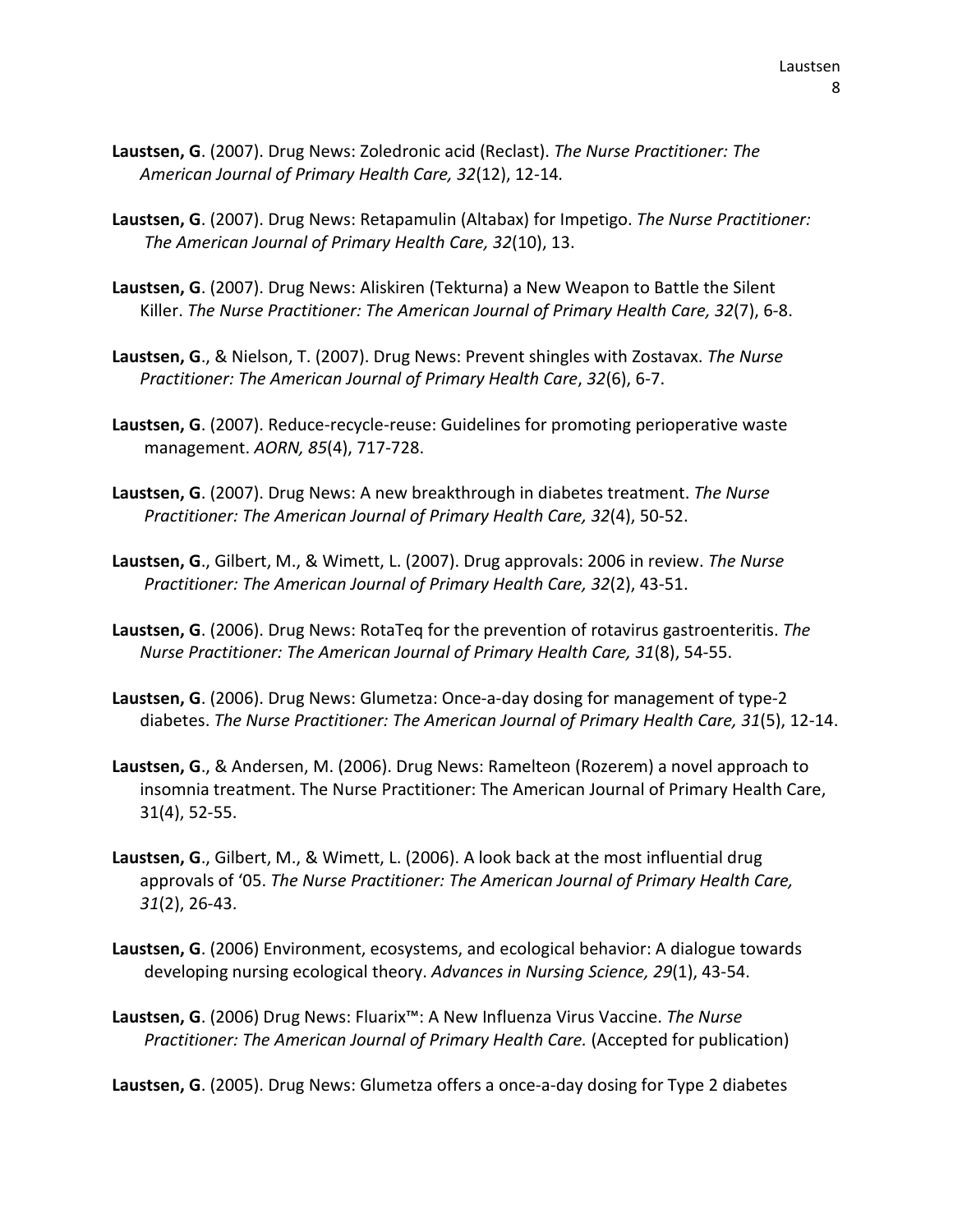patients. *The Nurse Practitioner: The American Journal of Primary Health Care, 30*(11), 68- 69.

- **Laustsen, G**. (2005). Drug News: Eszopiclone (Lunesta) for treatment of insomnia. *The Nurse Practitioner: The American Journal of Primary Health Care, 30*(9), 67-68.
- **Laustsen, G.** (2005). Drug News: Symlin for adults with Type 1 and Type 2 diabetes. *The Nurse Practitioner: The American Journal of Primary Health Care, 30*(7), 55-57.
- **Laustsen, G**. (2005). Drug News: Menactra for prevention of meningococcal disease. *The Nurse Practitioner: The American Journal of Primary Health Care, 30*(5), 52-53.
- **Laustsen, G.** (2005). Drug News: Duloxetine fights major depressive disorder. *The Nurse Practitioner: The American Journal of Primary Health Care, 30*(3), 6-7.
- **Laustsen, G.** (March 17, 2005). Promoting nurses' ecological behavior through action research*.* (Doctoral dissertation, Denver, CO: University of Colorado, 2005).
- **Laustsen, G**., & Wimett, L. (2005). 2004 Drug approval highlights: FDA Update. *The Nurse Practitioner: The American Journal of Primary Health Care, 30*(2), 14-31.
- Wimett, L., & **Laustsen, G.** (2004). Ketek: Telithromycin. *The Nurse Practitioner: The American Journal of Primary Health Care, 29*(9) 56-60.
- Wimett, L., & **Laustsen, G.** (2004). Inspra improves survival for CHF patients. *The Nurse Practitioner: The American Journal of Primary Health Care, 29*(7), 56-59.
- **Laustsen, G.,** & Wimett, L. (2004). Drug news: Caduet treats two cardiovascular conditions at once. *The Nurse Practitioner: The American Journal of Primary Health Care, 29*(6), 56-57.
- Leonard, K., **Laustsen, G.,** & Wimett, L. (2004). Treatment and prevention of dyslipidemia with rosuvastatin (Crestor). *The Nurse Practitioner: The American Journal of Primary Health Care, 29*(5), 11-15.
- **Laustsen, G**., & Wimett, L. (2004). Drug approval highlights for 2003. *The Nurse Practitioner: The American Journal of Primary Health Care, 29*(2), 8-21.
- **Laustsen, G**., & Wimett, L. (2003). Drug news: First new ADHD treatment in 30 years. *The Nurse Practitioner: The American Journal of Primary Health Care, 28*(12), 50-53.
- Wimett, L., & **Laustsen, G**. (2003). Drug news: TNF-α inhibitors offer hope to RA patients. *The Nurse Practitioner: The American Journal of Primary Health Care, 28*(10), 40-48.

**Laustsen, G**., & Wimett, L. (2003). Drug news: Oxytrol approved for overactive bladder. *The*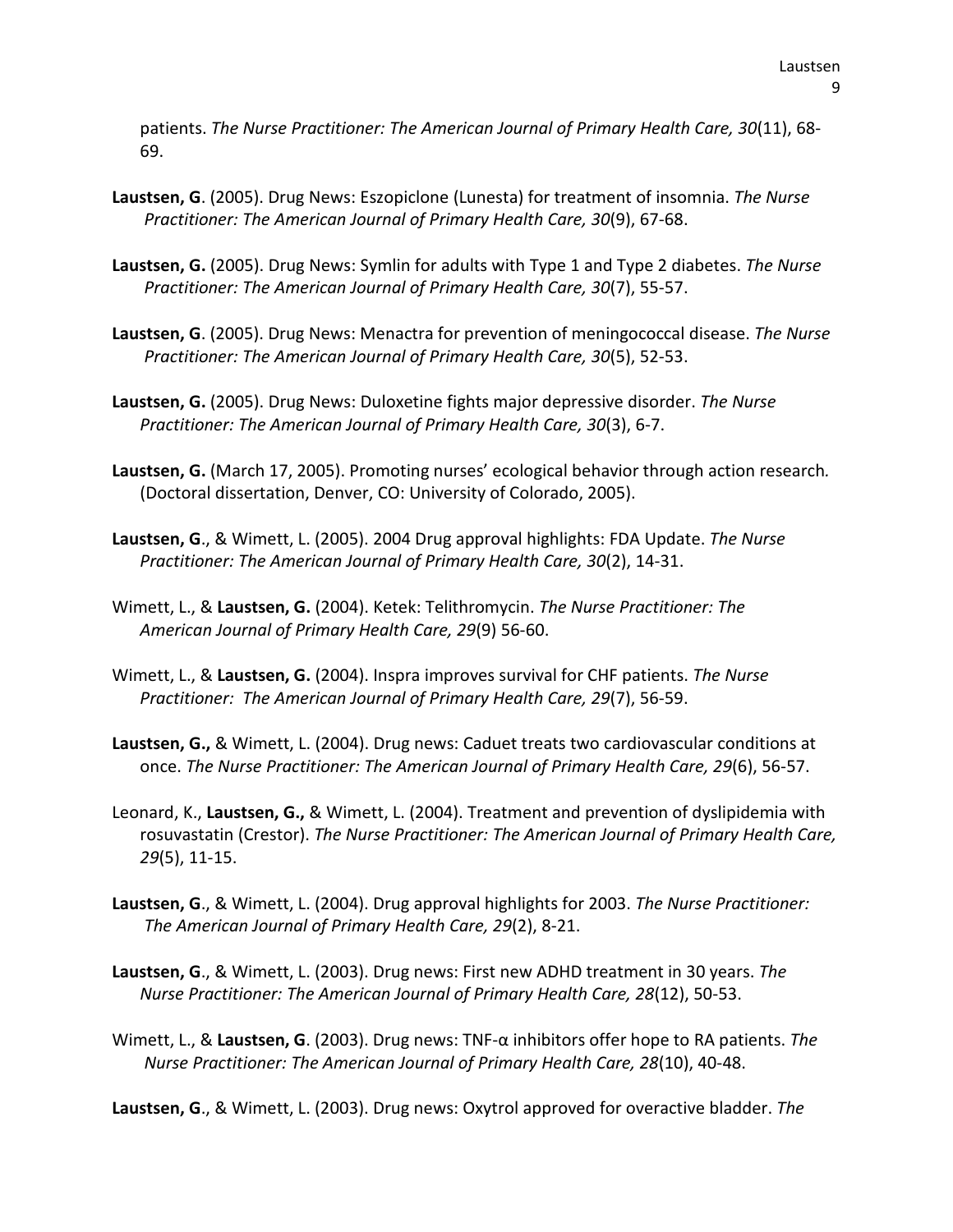*Nurse Practitioner: The American Journal of Primary Health Care, 28*(8), 42-44.

- **Laustsen, G**. (1999). Practice pointers: Easier specimens from baby girls. *The Nurse Practitioner: The American Journal of Primary Health Care, 24*(5), 153.
- Osborn, R.G., **Laustsen, G.R.,** Bartholow, J.M., Gross, J.E., & Strong, P.E. (1981). Phased assessment and winter navigation on the Great Lakes. US Fish & Wildlife Western Energy Land Use Team: Ft. Collins, CO.

### **Non-refereed Publications**

- **Laustsen, G.** (Oct, 2015). Rural nurse education: You know you are rural when…. *Rural Nurse Connection: Official Newsletter of the RNO, 16*(3), 2.
- **Laustsen, G.** (Feb, 2015). New interprofessional rural campus in development. *Rural Nurse Connection: Official Newsletter of the RNO, 16*(1), 2-3.
- Brown, M-A., Crabtree, K., **Laustsen, G.**, Price, M. (2013). *National Organization of Nurse Practitioner Faculties Statement: Titling of the Doctor of Nursing Practice Project.* Washington, D.C. Retrieved from: http://www.nonpf.org/?page=83
- Pohl, J., **Laustsen, G.,** Lock, S., Shaffer, S., Marion, L., Tess Judge-Ellis (2013).Sample Curriculum Templates for Doctorate of Nursing Practice (DNP) NP Education, National Organization of Nurse Practitioner Faculties.
- Auerhahn, C., Jones, E., Kennedy-Malone, **Laustsen, G.,** Savrin, C., & Staples, E. (2012). 50 Years of NP Education - It Is Time for A Journal. . *International Journal of Nurse Practitioner Educators, 1*(1). Retrieved from[: http://libjournal.uncg.edu/index.php/ijnpe/article/view/380](http://libjournal.uncg.edu/index.php/ijnpe/article/view/380)
- **Laustsen, G.** (2005). Finely honed nursing skills. In S. Hudacek (ed.), *Making a Difference: Stories from the Point of Care, Vol 1.* Indianapolis: Sigma Theta Tau International, 173.

**Laustsen, G.** (2005). Health care and earth care- Part 2. *Colorado Nurse, 105*(3), 27.

**Laustsen, G.** (2004). Health care and earth care. *Colorado Nurse, 104*(3), 21.

- **Laustsen, G.** (January, 2004).General considerations in x-ray interpretation (part III) *Newsletter for Nurse Practitioners in Emergency Care, 6*(1).
- **Laustsen, G.** (October, 2003).General considerations in x-ray interpretation (part II) *Newsletter for Nurse Practitioners in Emergency Care, 5*(4).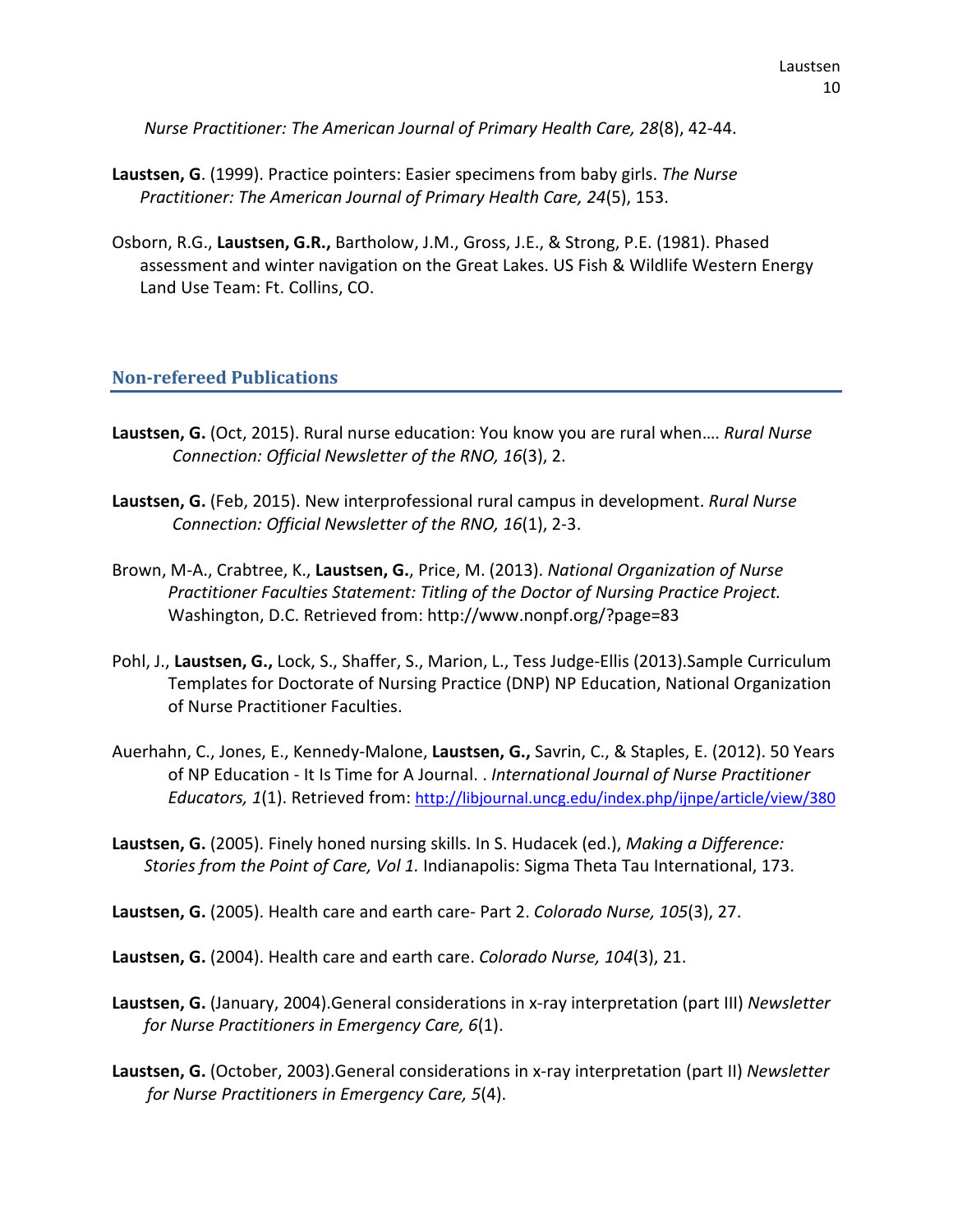- **Laustsen, G.** (July, 2003).General considerations in x-ray interpretation (part I) *Newsletter for Nurse Practitioners in Emergency Care, 5*(3).
- **Laustsen, G.** (January, 2003).Environmental Health History (Part II) *Newsletter for Nurse Practitioner in Emergency Care, 5*(1).
- **Laustsen, G.** (2002).Environmental Health History (Part I) *Newsletter for Nurse Practitioners in Emergency Care, 4*(4).
- **Laustsen, G.** (2002). Scaphoid fractures: Part II. *Newsletter for Nurse Practitioners in Emergency Care, 4*(3).
- **Laustsen, G.** (2002). Scaphoid fractures: Part I. *Newsletter for Nurse Practitioners in Emergency Care, 4*(2).
- **Laustsen, G.** (2002). Some thoughts on being "Green". *Newsletter for Nurse Practitioners in Emergency Care, 4*(1).
- **Laustsen, G.** (2001). Mother Earth: Case study. *Newsletter for Nurse Practitioners in Emergency Care, 3*(4).

### **PRESENTATIONS: REGIONAL, NATIONAL & INTERNATIONAL CONFERENCES**

- **Laustsen, G.** (2019). Caring for the Climate Changed: The Intersection of Health, Environment, and Policy for the Common Good. Faculty Lecture Series, Warner Pacific University, Portland, OR. December 5, 2019.
- **Laustsen, G.** (2018). Precepting DNP Students: What Do They Want? What Do They Need? Peer-reviewed poster presentation. NONPF Annual Conference, Indianapolis, IN, April 18-22, 2016.
- Lapham, C. C. & **Laustsen, G.** (2018). Risk Stratification in a Patient Centered Medical Home. Poster presentation at Western Institute of Nursing Conference, Spokane, WA, April 11- 14, 2018.
- **Laustsen, G.** (2017). Precepting Students: What Do They (We) Want? What Do They (We) Need? Coos Bay Campus for Rural Health, North Bend Medical Center, October 25, 2017
- **Laustsen, G.** (2016). Learning Together: Crossing Professional Boundaries to Facilitate Clinical Interprofessional Education. Peer-reviewed poster presentation. NONPF Annual Conference, Seattle. WA, April 14-17, 2016.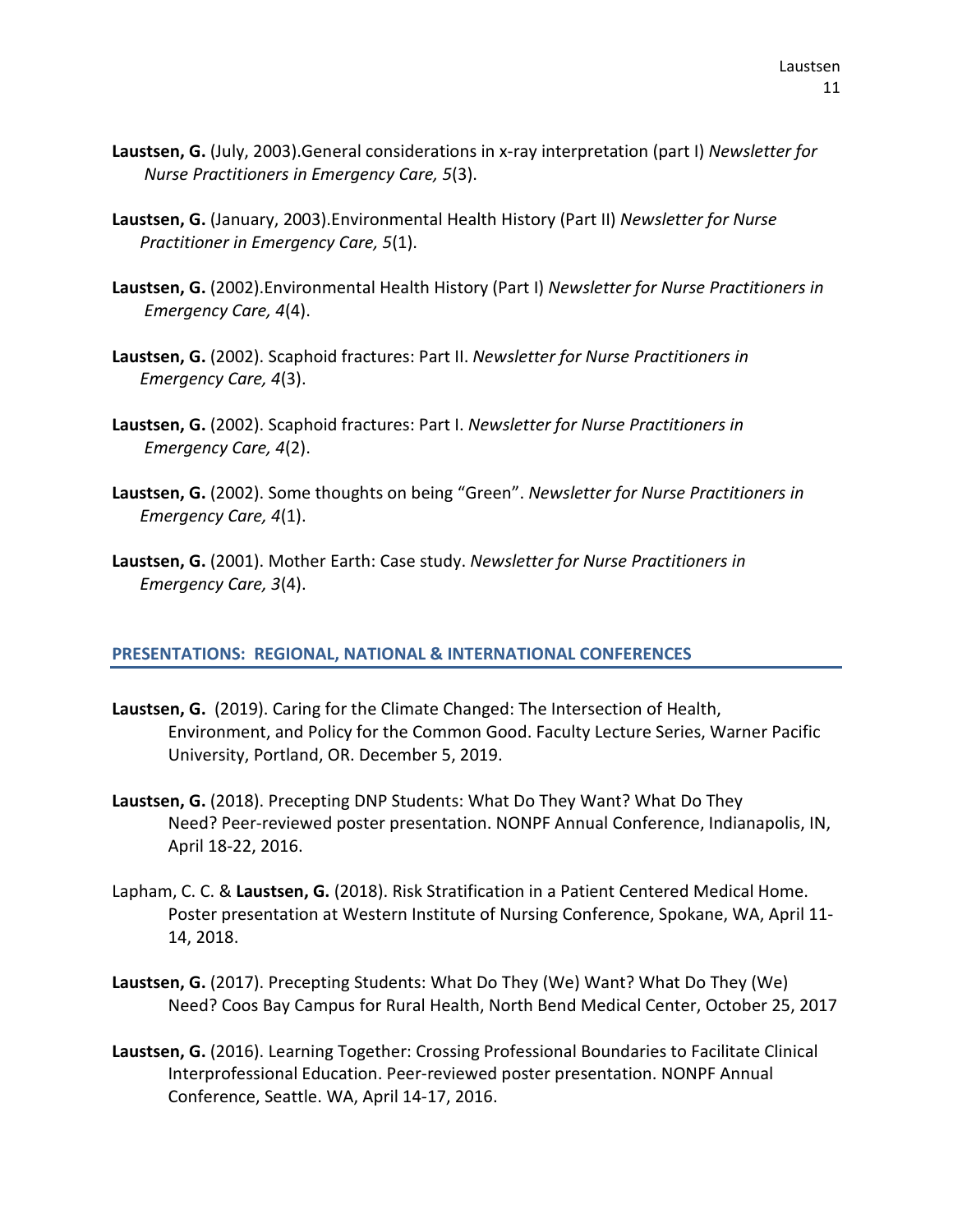- **Laustsen, G.** (2015). Practice and Promotion: Exploring the Scholarship of Faculty Practice. Peer-reviewed poster presentation. NONPF Annual Conference, Baltimore, MD, April 22- 26, 2015.
- Van Auker, L. & **Laustsen, G.** (2015). Assessing the Impact of Positive Persuasive Technology on Advanced Practice Registered Nursing (APRN) Student's Interest in Future Rural Practice. Poster presentation at Western Institute of Nursing Conference, Albuquerque, NM, April 22-25, 2015.
- **Laustsen, G.** (2014). Skills of Rural Nurse Practitioners: Implications for Education from a Task Analysis Survey. Invited peer-reviewed oral presentation at International Rural Health and Rural Nursing Research Conference Bozeman, Montana July 29-31, 2014.
- **Laustsen, G.** (2014). Enhancing Nurse Practitioner Learning with Live Model Simulations. Invited peer-reviewed oral presentation at International Rural Health and Rural Nursing Research Conference Bozeman, Montana July 29-31, 2014.
- **Laustsen, G.** (2014). Faculty Practice Survey Update. National Organization of Nurse Practitioner Faculties 2014 annual conference. Denver, CO, April 2-6, 2014.
- Kittelson, B., & **Laustsen, G.** (2014, April). Using the STOP-Bang Questionnaire to Screen for OSA in Commercial Drivers. Poster presentation at Western Institute of Nursing Conference, Seattle, WA, April 9-12, 2014.
- Riesterer, L., & **Laustsen, G. (**2014). Evaluating a Diabetic Registry to Develop a Practice Improvement Plan. Poster presentation at Western Institute of Nursing Conference, Seattle, WA, April 9-12, 2014.
- **Laustsen, G.** (2014). Skills Training for Nurse Practitioners: Translating Evidence to Education. Invited presentation for OHSU Research Week 2014, May 5 - 9, 2014.
- **Laustsen, G.** (2013). Skills Training for Nurse Practitioners: Translating Evidence to Education. Invited peer-reviewed oral presentation. Sigma Theta Tau International 42<sup>nd</sup> International Biennial Convention, Indianapolis, IN.
- **Laustsen, G.** (2013). Innovation in NP Education: A DNP Rural Health Track. Peer-reviewed podium presentation. NONPF Annual Conference, Pittsburgh, PA.
- **Laustsen, G. (session leader),** Brown, M-A., Crabtree, K., Price, M. NONPF Sunday Plenary Session: DNP Projects Titling Initiative. NONPF Annual Conference, Pittsburgh, PA.

Miller, J. & **Laustsen, G.** (2013) .Barriers to effective communication in pre-hospital acute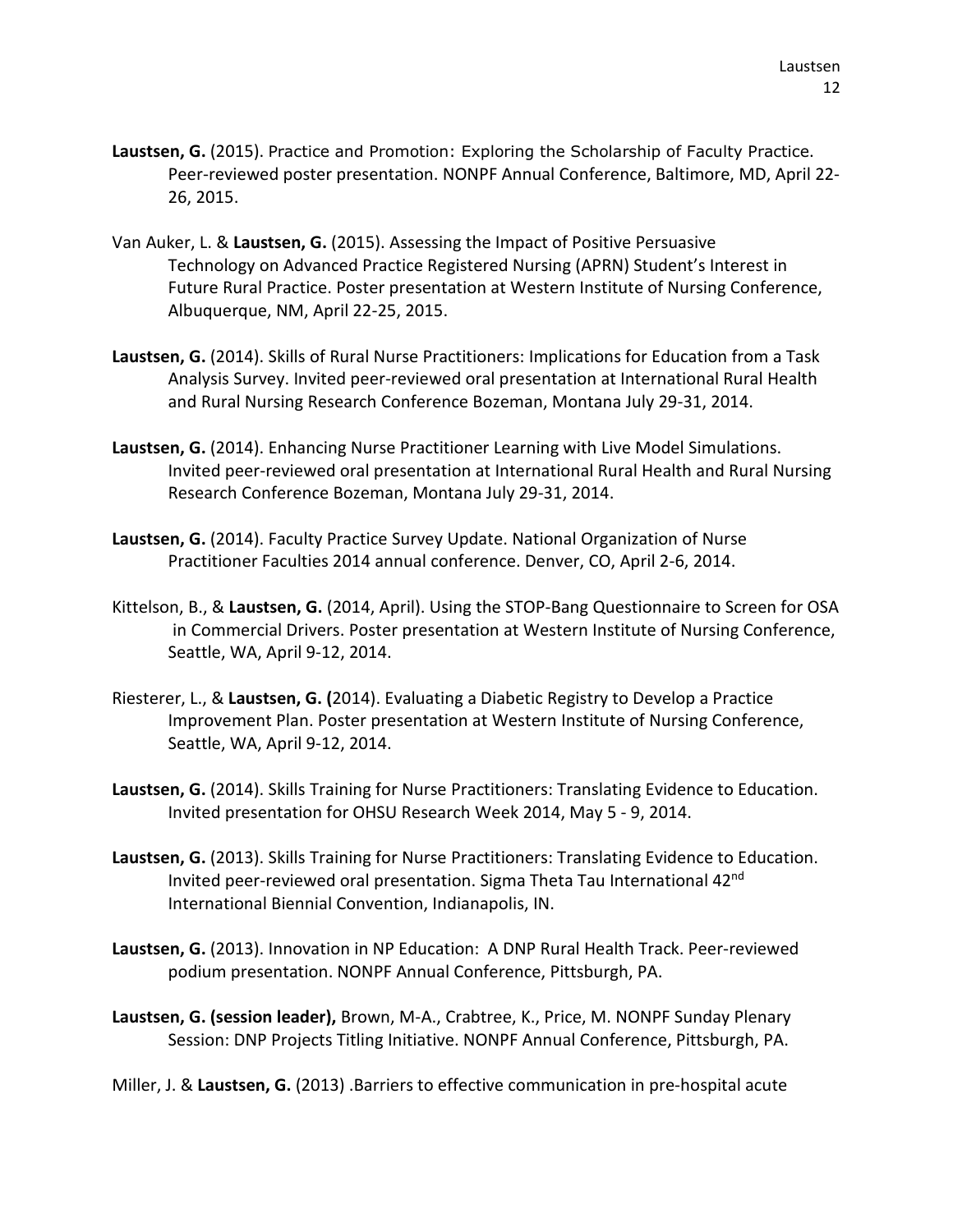myocardial infarction (AMI) patients. Poster presentation. 46th Annual WIN Communicating Nursing Research Conference (April 2013). Anaheim, CA.

- **Laustsen, G.,** & Vaughn, K. (2012). How to treat a cow bite: A course in skills and rural issues for FNP students. Peer-reviewed electronic poster presentation. NONPF Annual Conference, Charleston, SC.
- **Laustsen, G.** (2012) A Tale of two nurse practitioners (NP): Implications of surveyed rural and urban NP clinical skills. Invited peer-reviewed poster presentation. Sigma Theta Tau International's 23rd International Nursing Research Congress, Brisbane, Australia.
- **Laustsen, G.** (2012). What Clinical Skills are Important for Primary Care Nurse Practitioners? An Analysis of a Research Survey. Peer-reviewed poster presentation. AANP 27th National Conference (June 2012[Accepted for presentation]). Orlando, FL.
- **Laustsen, G.,** Dodson, L., Rosenfeld, A., Scharf, M., & Vaughn, K. Improving Rural Health Care: A Curriculum for Rural DNP Student Success. Peer-reviewed poster presentation. 45th Annual WIN Communicating Nursing Research Conference (April 2012). Portland, OR.
- **Laustsen, G**. What do Rural NPs Do? A Task Analysis of Rural NPs in Oregon. Highlighting Our Scholars public presentation. OHSU School of Nursing, November 16, 2011.
- **Laustsen, G**. What do Rural NPs Do? A Task Analysis of Rural NPs in Oregon. Peer-reviewed podium presentation. International Rural Nursing and Rural Health Conference (October 2011). Binghamton, NY.
- **Laustsen, G**. (April 2011). What do we do? What do we teach? Results from a task analysis of NP practice. Peer-reviewed podium presentation. NONPF Annual Conference, Albuquerque, NM.
- **Laustsen, G**. (April 2011). Test item writing for APRN education. Peer-reviewed podium Presentation. Faculty Development Workshop at NONPF Annual Conference, Albuquerque, NM.
- Rosenfeld, A., Crabtree, K., **Laustsen, G**., Jones, K., & Scharf, M. (April 13-16, 2011). Selecting DNP Students for a Rural Health Track: Determining Predictors of Success. Peerreviewed poster presentation. 44th Annual WIN Communicating Nursing Research Conference, Las Vegas, NV.
- Neilson, T., & **Laustsen, G.** (2011, April). Hospital Privileges for Rural Nurse Practitioners: Assessing Barriers. . Poster presentation: 44th Annual WIN Communicating Nursing Research Conference, Las Vegas, NV.

Yedinak, C., & **Laustsen, G.** (2011, April).The Measurement of Quality of Life in Patients with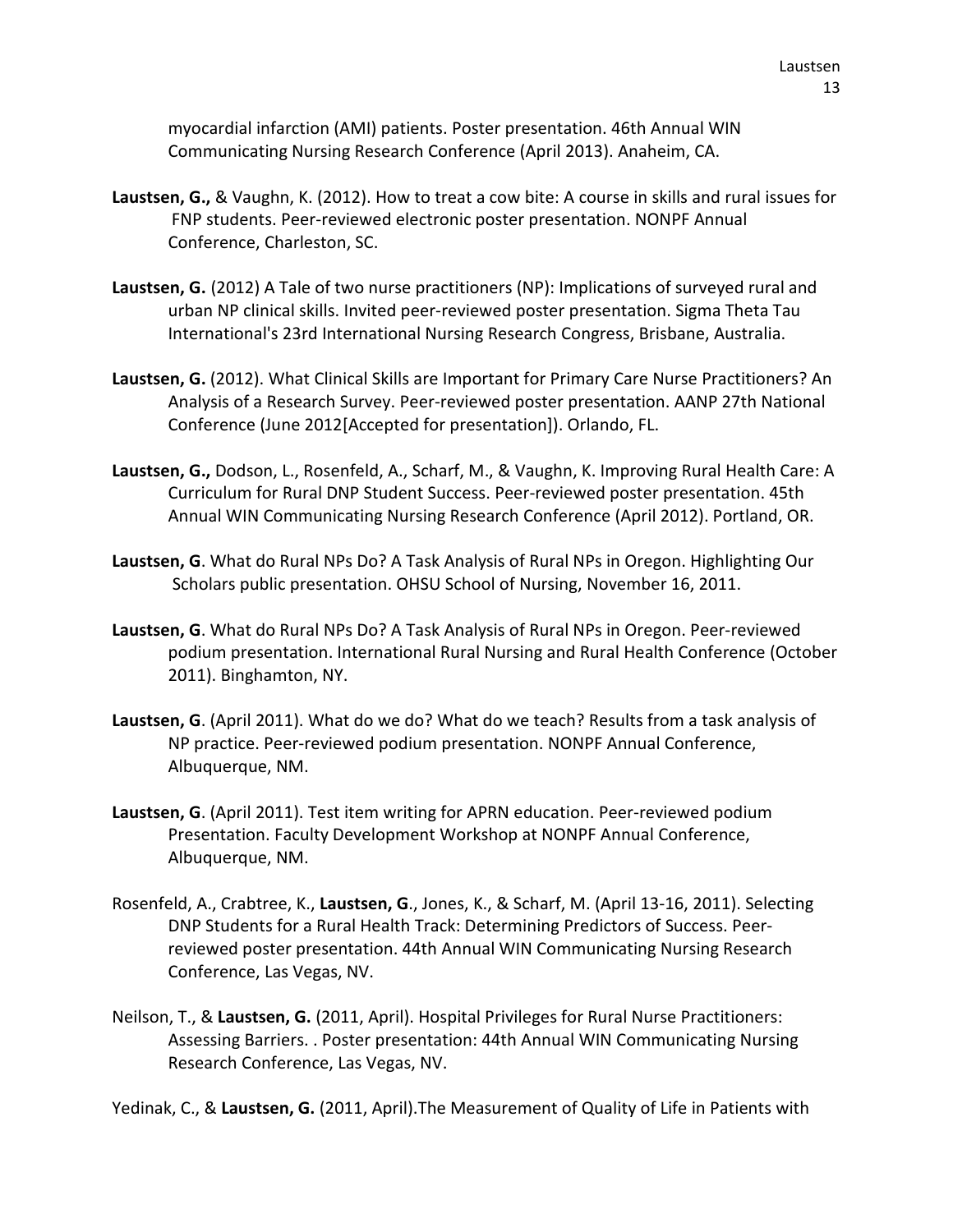Pituitary Adenomas. . Poster presentation: 44th Annual WIN Communicating Nursing Research Conference, Las Vegas, NV.

- **Laustsen, G**. (October 2010). Surveying Clinical Skills of Oregon Nurse Practitioners. Peerreviewed poster presentation. 33<sup>rd</sup> Annual Nurse Practitioners of Oregon Education Conference, Gleneden Beach, OR.
- **Laustsen, G**. (September 2010). Facilitator for Roundtable Forum: What is the DNP? Oregon Rural Health Conference, Eugene, OR.
- **Laustsen, G**. (April 2010). DNP Practice Hours: What does it all mean? Peer-reviewed poster Presentation. NONPF Annual Conference, Washington, DC.
- Rosenfeld, A., Crabtree, K., **Laustsen, G**., (2010). Creating a rural health track for a doctor of nursing practice program. Peer-reviewed poster presentation at 43rd Western Institute of Nursing Communicating Nursing Research Conference, Glendale, AZ.
- **Laustsen, G**. (March 6, 2010). Becoming a Green Nurse: Guidelines for Practice. Invited podium presentation at Oregon Student Nurses Association Conference, Portland, OR.
- **Laustsen, G**. (April 2009). Critique from Within: Faculty-Peer Evaluation in a DNP Program. Peer-reviewed poster presentation. NONPF Annual Conference, Portland, OR.
- **Laustsen, G**. (April 19, 2009). New Faculty Primer: "Nuts and Bolts" of Test-Item Writing. Invited presenter. Faculty Workshop at NONPF Annual Conference.
- Crabtree. K., Pate, M., **Laustsen, G**., Rosenfeld, A. (April 2009). Clinical inquiry projects in a doctor of nursing practice program. Peer-reviewed poster presentation. 42<sup>nd</sup> WIN Conference, Salt Lake City, UT.
- **Laustsen, G**. (March 2009). DNP Program Evaluation: Tools for Faculty-Peer Critique. Peerreviewed podium presentation accepted for 2<sup>nd</sup> National DNP Conference, Charleston, SC.
- **Laustsen, G**. (February 7, 2009). Reduce-Reuse-Recycle: Guidelines for Promoting Hospital Waste Management. Podium presentation at 1<sup>st</sup> Annual Northwest Environmental Health Conference, Portland, OR.
- **Laustsen, G**. (June 16-19, 2008). "Both sides now": A Collaborative Project to Enhance Experiential Learning. Peer-reviewed poster presentation. Northwest Nursing Education Institute, Portland, OR.
- **Laustsen, G**. (May 19, 2007). Reduce-recycle-reuse: Guidelines for promoting perioperative waste management. Invited podium research presentation to Northwest Regional Council Perioperative Nurses MiniCongress, Newport, OR.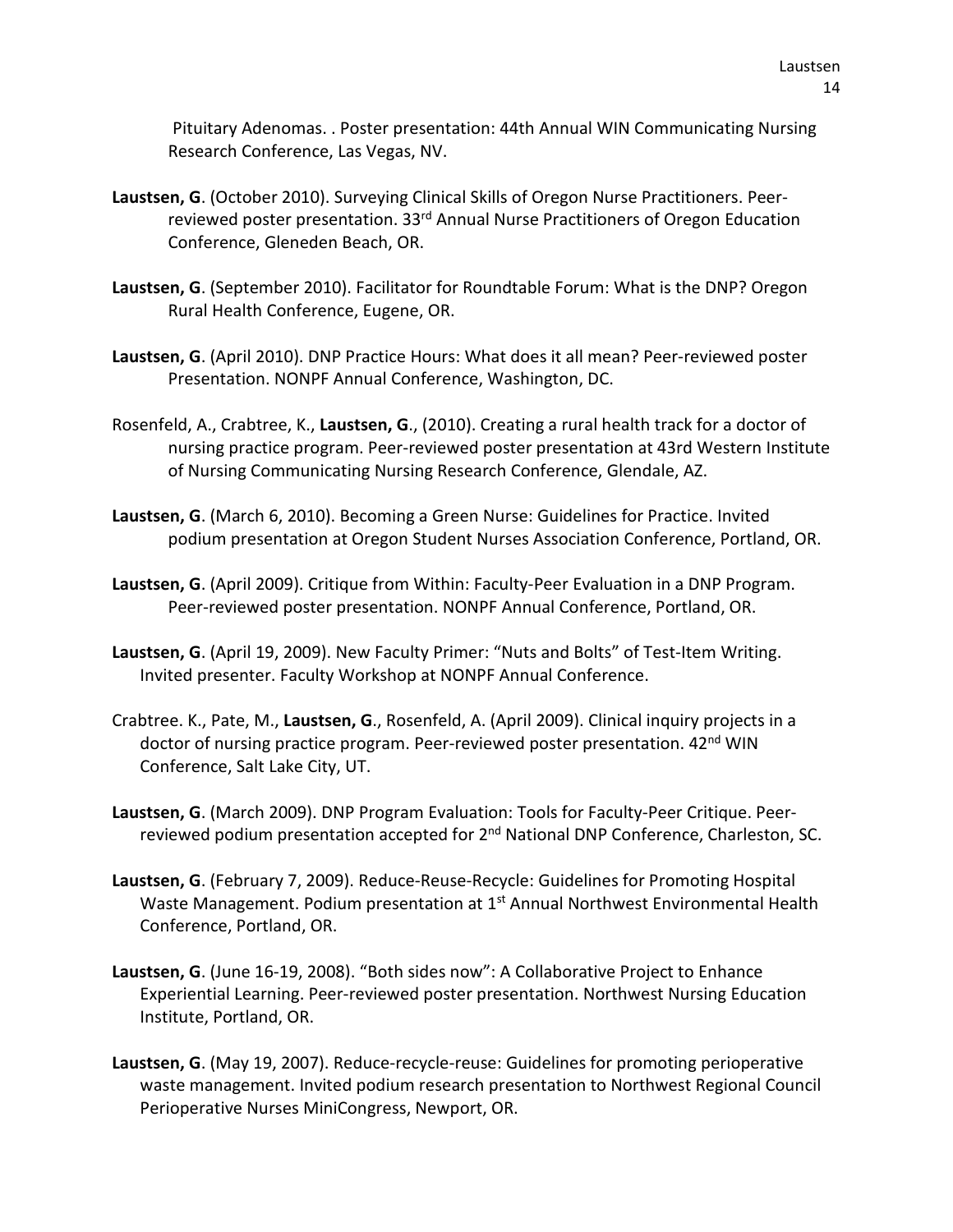- **Laustsen, G**. (April 13, 2007). Promoting nurses' ecological behavior through action research. Peer-reviewed poster presentation. 40<sup>th</sup> Annual Communicating Nursing Research Conference: Western Institute of Nursing, Portland, OR.
- **Laustsen, G**. (March 22, 2006). Action research: exploring nurses' environmentalism. Invited podium research presentation to Nursing Grand Rounds, The Children's Hospital, Denver, CO.
- **Laustsen, G**. (March 2005). Promoting nurses' ecological behavior through action research. Peer-reviewed poster presentation. Rocky Mountain Research Symposium, Denver, CO.
- **Laustsen, G**. (January 2005). Decreasing red bag waste through action research. Invited poster Presentation. Nurses Week Celebration, Department of Veterans Affairs Medical Center, Denver, CO.
- **Laustsen, G**. (October 3, 2003). RN No Harm Display. Invited to present at Colorado Nurses Association annual convention. Colorado Springs, CO.
- **Laustsen, G**. (July 2003). Advanced practice nurses and ecological behaviors. Peer-reviewed poster presentation. 28th Nurse Practitioner Symposium. Keystone, CO.
- **Laustsen, G**. (April 2003). Exploring nurses' ecological behavior. Peer-reviewed poster Presentation. Rocky Mountain Research Symposium, Denver, CO.
- **Laustsen, G**. (May 2002). Pilot Study: Exploring nurses' ecological behavior. Peer-reviewed poster presentation. International Environmental Design Research Association annual conference. Philadelphia, PA.
- **Laustsen, G**. (April 1998). Sutures or glue? A cost analysis comparing sutures and tissue adhesives. Poster presentation. 10<sup>th</sup> Rural Nursing Conference. Greeley, CO.

### **BOOK PUBLICATION**

Dunphy, L. & **Laustsen, G.** (2017). Chapter 1: Achieving success on a certification examination. In J.E. Winland-Brown & L. M. Dunphy, Family Practice and Adult-Gerontology Primary Care Nurse Practitioner Certification Examination Review Questions and Strategies. Philadelphia: F.A. Davis Company.

Dunphy, L. & **Laustsen, G.** (2017). Chapter 2: Test-taking skills and designing your study plan for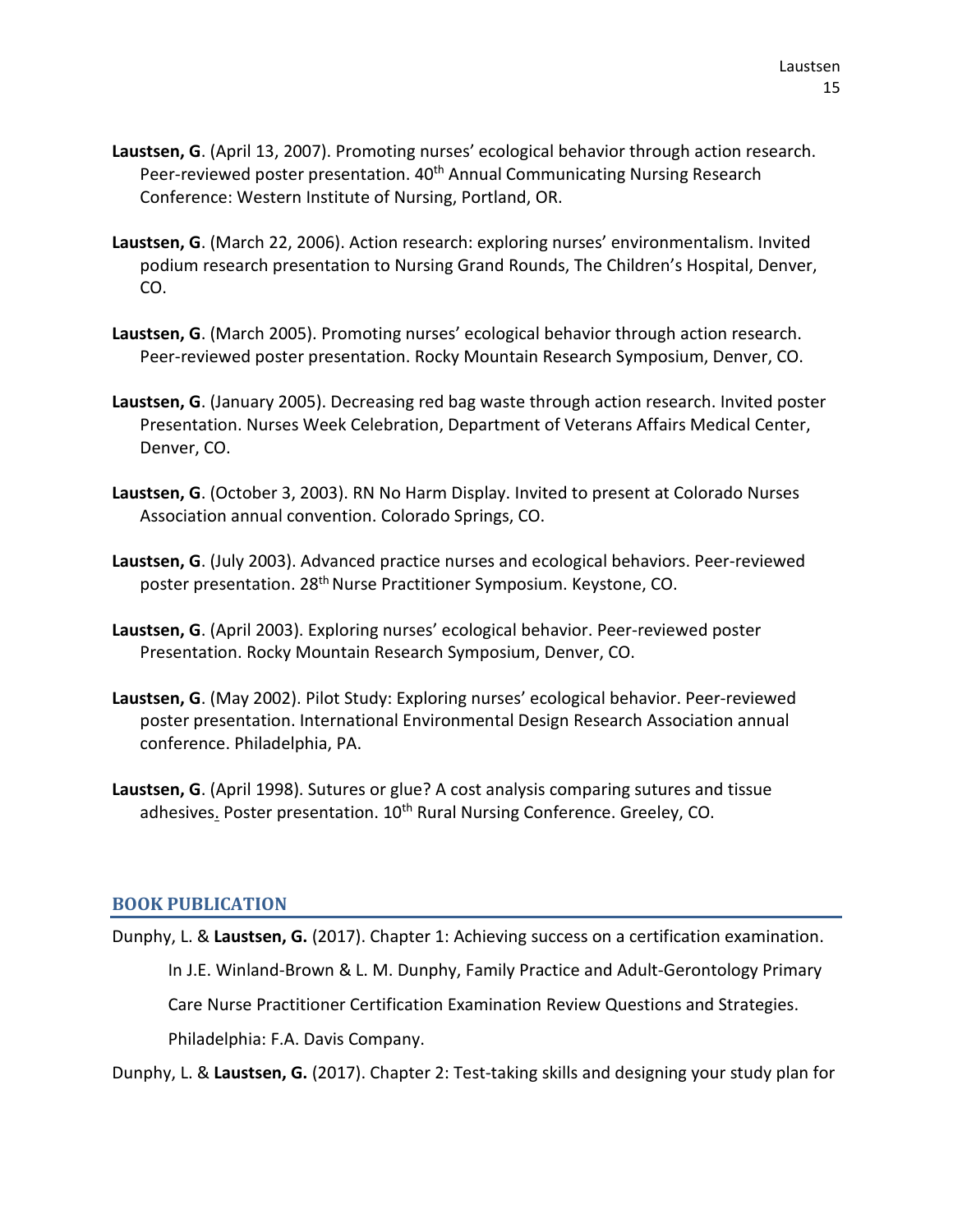APRN certification. In J.E. Winland-Brown & L. M. Dunphy, Family Practice and Adult-

Gerontology Primary Care Nurse Practitioner Certification Examination Review

Questions and Strategies. Philadelphia: F.A. Davis Company.

- Campbell, L., Gilbert, M., & **Laustsen, G.** (2014). C*apstone Coach for Nursing Excellence (2nd ed.).* Philadelphia: F. A. Davis.
- Campbell, L., Gilbert, M., & **Laustsen, G.** (2009). *Clinical Coach for Nursing Excellence.* Philadelphia: F. A. Davis.

#### **ONLINE RESOURCES**

**Laustsen, G. (2010).** A Guide for NP Program Website Development. Produced by Faculty Development Committee for the National Organization of Nurse Practitioner Faculties' website.<http://nonpf.com/displaycommon.cfm?an=1&subarticlenbr=48>

#### **OTHER**

November 16, 2018- Panel member for Portland Business Journal, *Health Care Thought Leader Forum*

March/April 2018- Leffers, J. & Butterfield, P. *Nurses play essential roles in reducing health problems due to climate change*. Input and review on policy brief as member of American Academy of Nursing's Expert Panel on Environmental and Public Health.

October 2016- Invited panelist for OHSU Rural Students Interest Group to provide rural FNP perspective.

June 2012- Interview for The Oregonian (newspaper) on role of nurse practitioners

April 27, 2012- Interview for the Portland Business Journal for article: "Lack of faculty prolongs state's nursing shortage".

### **OVERVIEW OF ACADEMIC, PROFESSIONAL, & CITIZENSHIP/SERVICE ACTIVITIES**

#### International

• May 2019: Faculty for Friendship Bridge Nurses Group. Taught Community Health course to Masters-level nursing students at University of Medicine and Pharmacy, Ho Chi Minh City, Vietnam.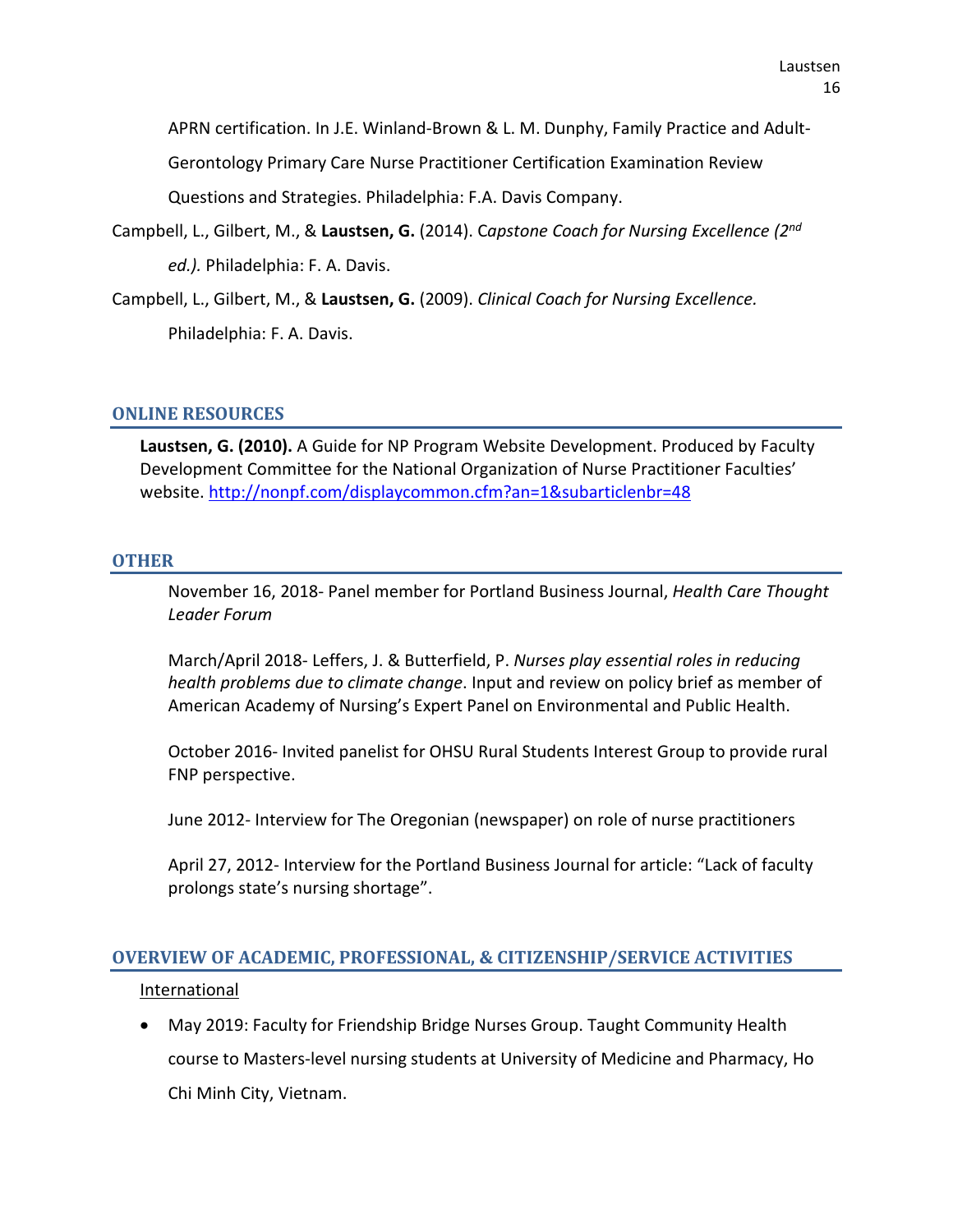- Rural Nurse Organization: 2014-17 Board of Directors; member 2010-2018
- 2014 Chair for multiple sessions at 2014 5<sup>th</sup> NETNEP International Nurse Education Conference, The Netherlands (June, 2014)
- 2013 International Scientific Review Board for the 2014  $5<sup>th</sup>$  NETNEP International Nurse Education Conference
- 2013-present International Council of Nurses member
- 2011 International Scientific Review Board for the  $4<sup>th</sup>$  NETNEP International Nurse Education Conference
- 2010-2012 Dissertation consultant for PhD nursing student at University of Lisbon, Portugal, content consultant for MD Candidate at Schulich School of Medicine & Dentistry, University of Western Ontario, DNP Capstone Consultant for University of Miami DNP student
- 1992-1997: Volunteer RN/FNP for annual medical mission trip to Ciudad Mante, Mexico **National**
- American Association of Nurse Practitioners, member: 1998-present; Fellow: 2013 present
	- $\circ$  Selected as a member of Fellows Column Editor Committee for the Journal of the American Association of Nurse Practitioners (2017-present)
	- o Region 10 Leadership Team member
	- o AANP National Conference abstract reviewer
- American Association for Men in Nursing, member 2016-2018
	- o Elected member of Leadership Succession Committee (2016-2017)
	- o Founding member & Faculty Advisor for OHSU Men in Nursing Chapter
- National Organization of Nurse Practitioner Faculty (NONPF), member 2002-2018
	- o Faculty Practice Guidelines workgroup member (2015-2016)
	- o Faculty Practice Work Group Leader (2013-2015)
	- o Faculty Workload for Quality NP Education taskforce member(2013-2015)
	- o Team Leader for DNP Project Title White Paper
	- o Re-elected Board-member-at Large (2013-2015)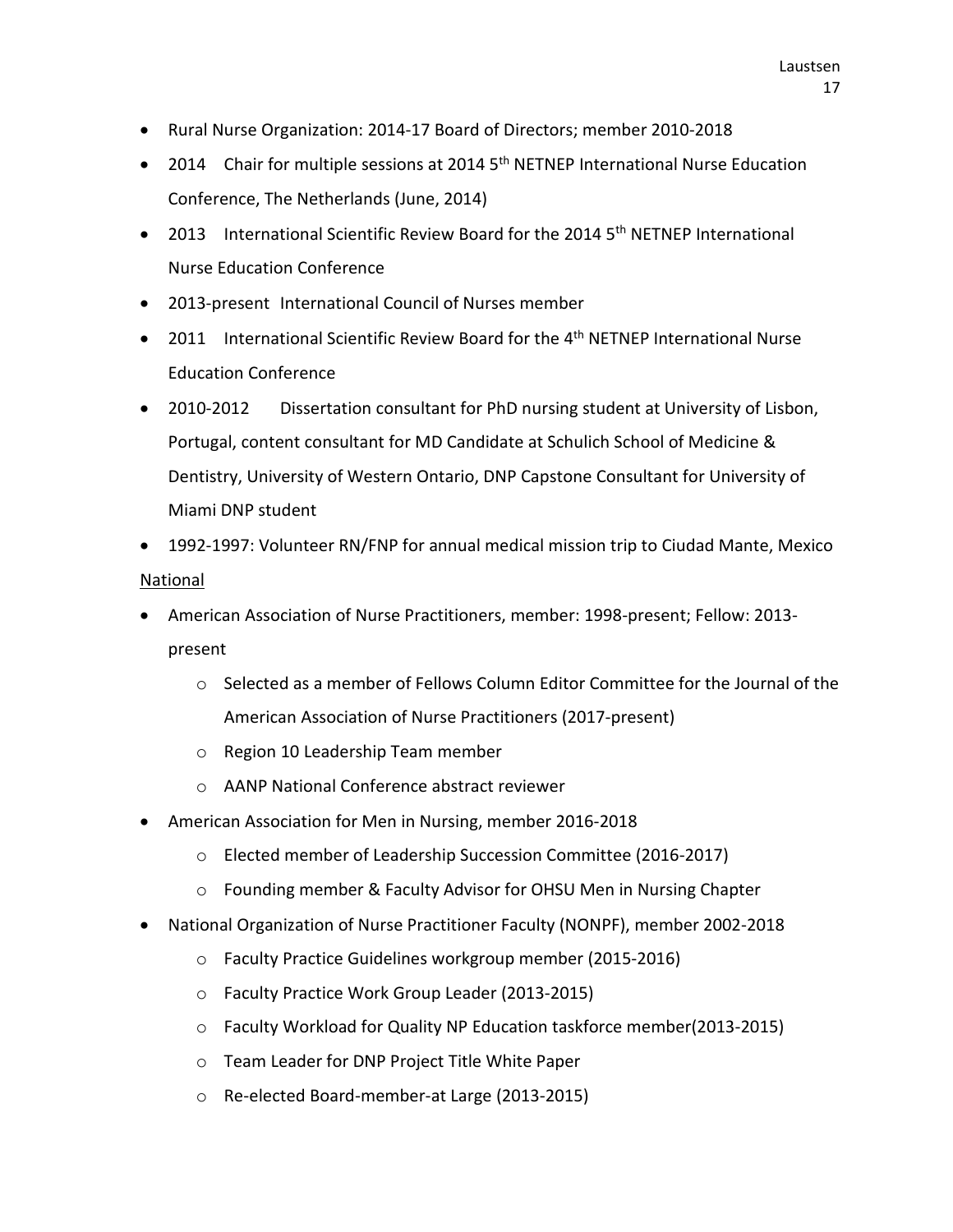- o Elected Board-member-at Large (2011-2013)
- o Chair of NONPF Faculty Development Committee: 2009-2011.
- o Member NONPF Faculty Development Committee: 2008-2011.
- American Academy of Nursing, member 2013-present
	- o Environmental and Public Health Expert Panel member: 2014-present
- Commission on Collegiate Nursing Education Program Evaluator (June 2008-present)
	- o Appointed to Report Review Committee (January 2018)
	- o Conduct accreditation site evaluations with focus on APRN/DNP accreditation
	- o Team Leader for accreditation site visits (2016-present)
	- o Serve as both academic and practice site evaluator
- Dissertation consultant for PhD nursing student at Washington State University (2010)
- Oregon Rural Health Association, member: 2010-2018
- ANCC FNP certification exam item reviewer (Spring 2009)
- ANCC Family Nurse Practitioner Certification Exam Item Writer (2005-2006)
- Sigma Theta Tau International Nursing Honor Society:
	- o Beta Psi Chapter (OHSU)
		- 2013- Chapter Delegate to Annual Convention
		- 2011-2014- Research Committee member
		- 2010-2014 La Grande Campus Director
		- 2006-present- Chapter member
	- o Alpha Kappa Chapter-at-Large (Univ. of Colorado & Regis University)
		- **2002-2006-Chair Scholarship Committee**
		- 1991-2006- Chapter member
- Western Institute of Nursing, member: 2007- 2009
- American Nurses Association, member: 1991-2007, 2011-present
	- o ANA-RN-no-Harm-Speakers Bureau: 2006-present
- Emergency Nursing Pediatric Course (ENPC) Instructor: 1992-2005
- Emergency Nurses Association, member: 1992-2000

### Linfield College/University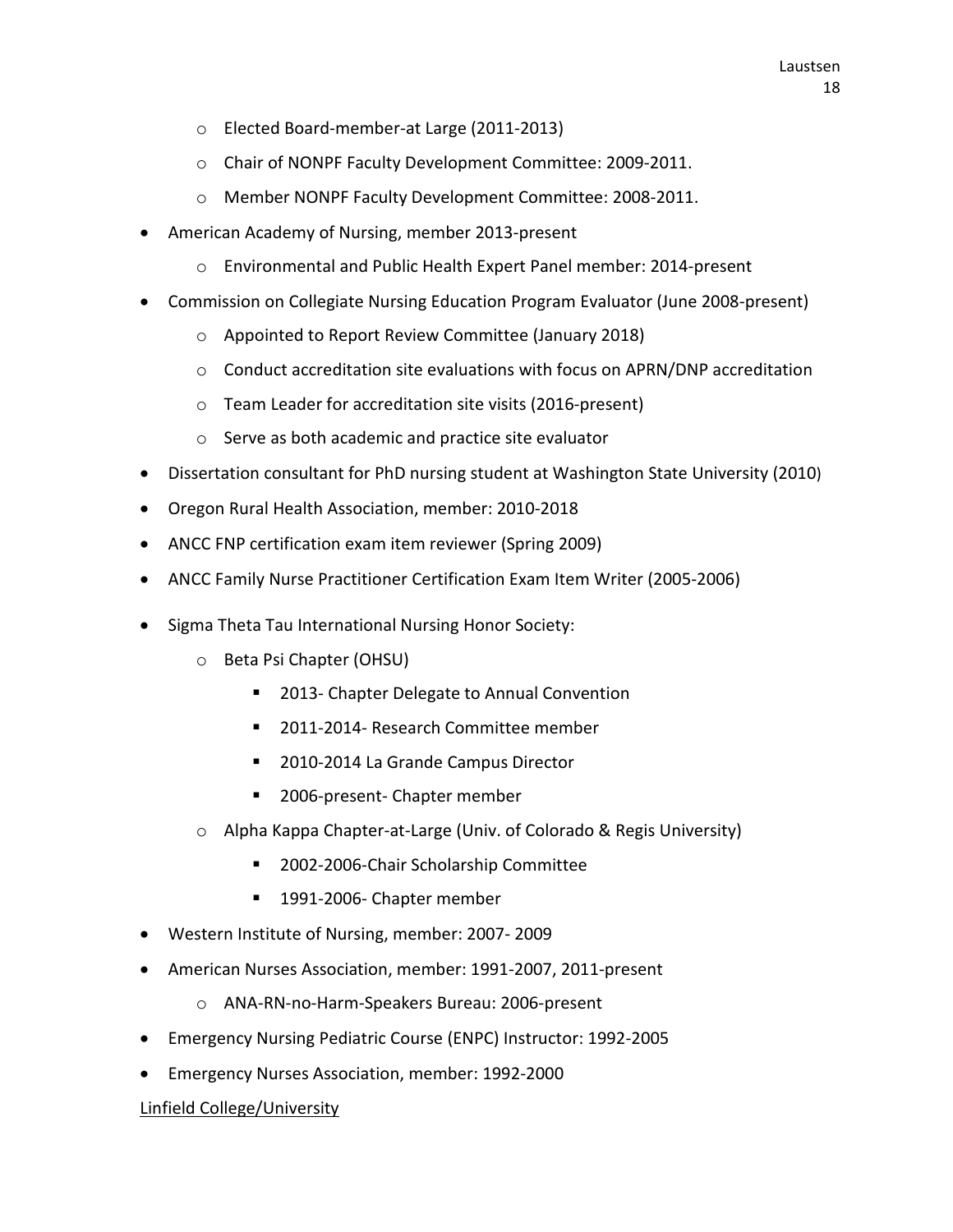- MSN Development Team (2020-present)
- Quality Management & Evaluation Committee (2020-present)

### Warner Pacific University

- Accreditation Committee member (2018-2020)
- Promotions Committee (2019-2020)
- Campus Safety Committee member (2018-2020)

### OHSU & Statewide

- Board of Directors (nursing representative) for the student-led Bridges Collaborative Care Clinic, Portland, OR
- OHSU Faculty Senate (2017- 2018)
- OHSU Assessment Council (2017-2018)
- OHSU Teacher and Learning Center Search Committee member (Fall 2017)
- Invited Advisory Group member for Oregon Office of Rural Health's "Creating a Blueprint for Rural Health in Oregon" (January-September 2016)
- OHSU Committee on Academic Policies (SON Faculty Representative: 2016-2018)
- OHSU Committee on Academic Policies (SON Administrative Representative: 2015-2016)
- Member SoN Governance Work Group (2016-2017)
- SON Representative to OHSU Student Run Clinic project: (2015-2017)
- OHSU APRN Council member (2014-2018)
- OHSU Healthcare/SON Collaboration Team member (2014-2018)
- SON Representative on the Rural Faculty Task Force for the Rural Campus Initiative (2014-2015)
- SON Representative to OHSU Clinical Integrity Committee (2015-2017)
- OHSU Research Week Oral Presentation Judge: May 4-8, 2015
- OHSU SoN Faculty Council
	- o Past President (2017-2018)
	- o President (elected): 2014-2017
- Senior Research Associate Dean Search Committee member (Fall 2014)
- OHSU Nurse Midwifery Practice Manager Search Committee (Fall 2014)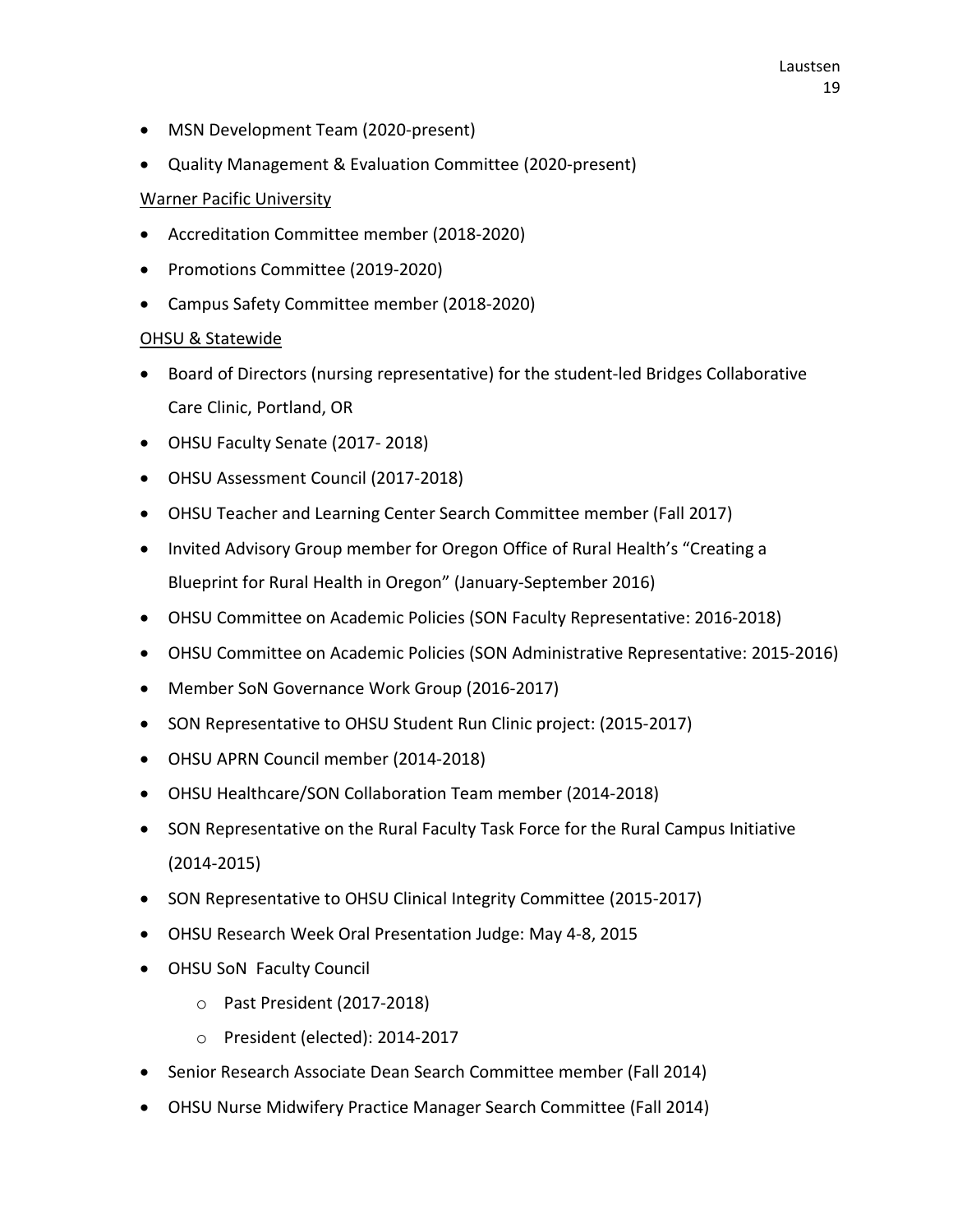- School of Nursing representative for the OHSU Rural Campus Leadership Team (2014- 2018)
	- o Member of Task Force to develop Northeast Oregon Rural Campus site (2016- 2017)
- OHSU SoN Practice Council Chair (elected): 2013-2016
- OHSU Appointment, Promotion, and Tenure Committee: Appointed Dec 2013
- OHSU APRN Curriculum Task Force (2013-2015)
- OHSU DNP Methods Courses Task Force (2013-2015)
- OHSU Representative on Regional APRN Education Programs Coordinating Council (Spring 2012-2015)
- OHSU School of Nursing representative for the Oregon Rural Health Student Loan Forgiveness program (2012-2018)
- OHSU Committee membership: Academic Council, Graduate Council, DNP Faculty Committee, DNP Curriculum Committee, OCNE Research & Evaluation Committee, Practice Council
- Selected member OHSU Dean Search Committee (Spring-Fall 2012)
- Member SoN/ FNP Faculty Search Committee (Spring 2012-2013)
- Member SoN/ Learning Support Specialist Search Committee (Spring 2012-2013)
- Member SoN/MPH Faculty Search Committee (Fall 2011)
- OHSU SoN Diversity Task Force Member (2011-2012)
- Convener for Task Force of Review/Revision of DNP Clinical Residency (Spring 2011)
- Post-Masters DNP Application Review Committee (Winter-Spring 2011)
- OHSU representative on the Advisory Group for the Robert Wood Johnson funded OCNE Evaluation grant (2009-2012)
- Invited presenter for "Roundtable" session on the Doctor of Nursing Practice degree at the Oregon Rural Health Conference (September 2010)
- Invited panel member for "Deep Learning" discussion at 2010 OCNE Spring meeting May 14, 2010)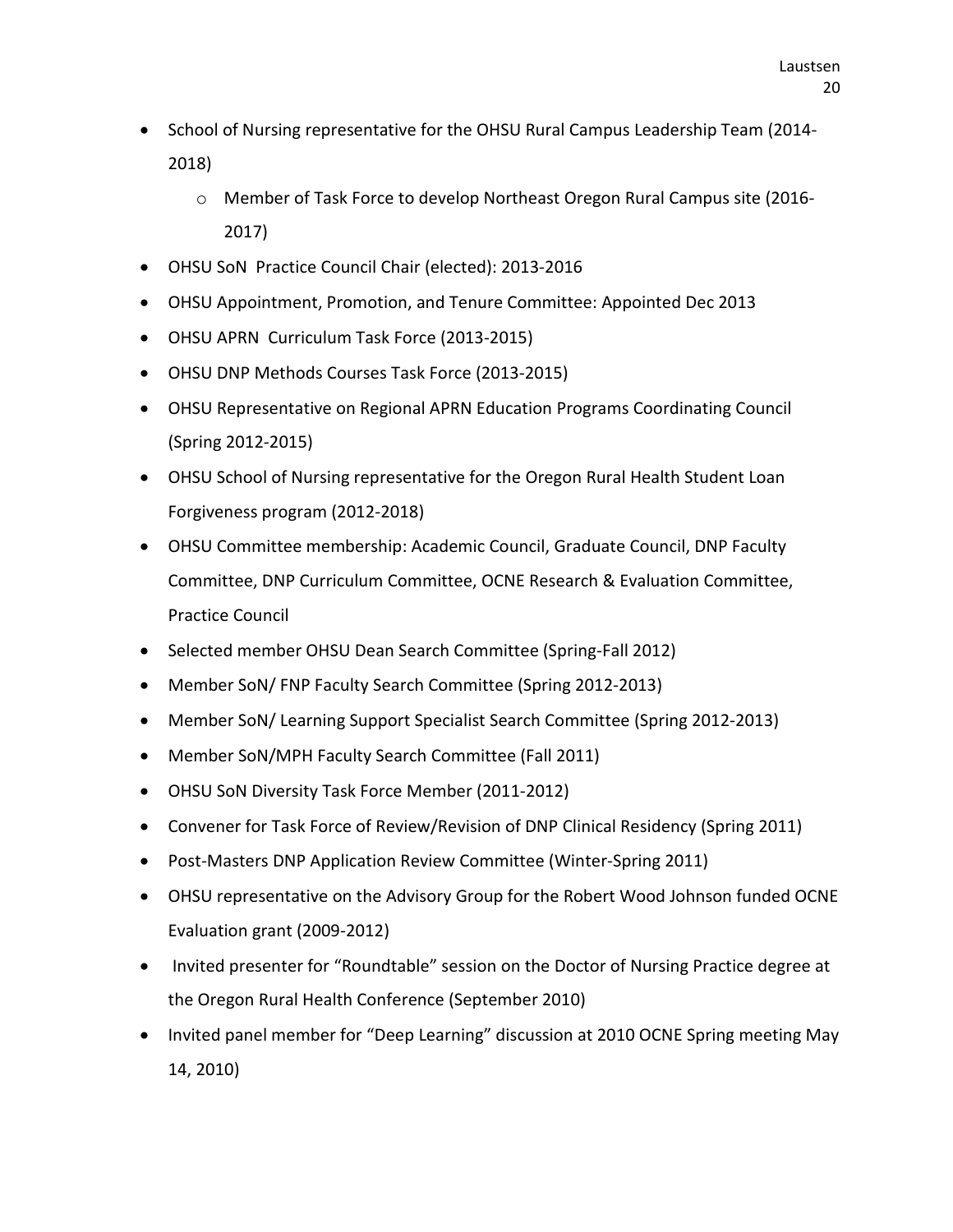- Accepted into Oregon Department of Human Services State Emergency Registry of Volunteers (2010)
- Co-Chair for OHSU FNP Faculty Search Committee (April 2010)
- Invited participant for SoN Statewide Administrative Directors focus group on OHSU's Vision 2020.
- Invited panelist (Population and Rural Perspective) for Dr. Michael Bleich's (OHSU Dean) talk "Nursing's Contribution to a Reformed Health System" at the 30th year celebration of partnership between Eastern Oregon University and OHSU: October 1, 2009.
- Teaching Learning Council active member: 2006-2010
- Baccalaureate Admission and Progression Committee active member: 2008-2009
- Doctor of Nursing Practice Committee active member: 2006-2014
	- o Revised Interim Portfolio Benchmark
	- $\circ$  Convener for DNP Program Integrated Curriculum Task Force. Committee is charged with assuring that ethical, leadership, and research translation is threaded throughout the DNP curriculum.
	- o Developed Faculty-Peer Course Evaluation instrument for DNP program's courses.
	- o Participated in numerous DNP program/course evaluation and revision sessions and retreats.
	- o Reader for OHSU Doctor of Nursing Practice Student's Interim Benchmark papers: June 2008
- Course Evaluation Task Force: 2008-2010. Task force is investigating student evaluation methodologies to revise current School of Nursing course and teacher evaluation process.
- Oregon Consortium of Nursing Education (OCNE)
	- o Research and Evaluation Committee active member: 2006-2012
	- $\circ$  Facilitated La Grande campus evaluation of course and faculty fidelity to OCNE curriculum and competencies (September/October 2009).
	- o OCNE Champions La Grande representative: 2007-2008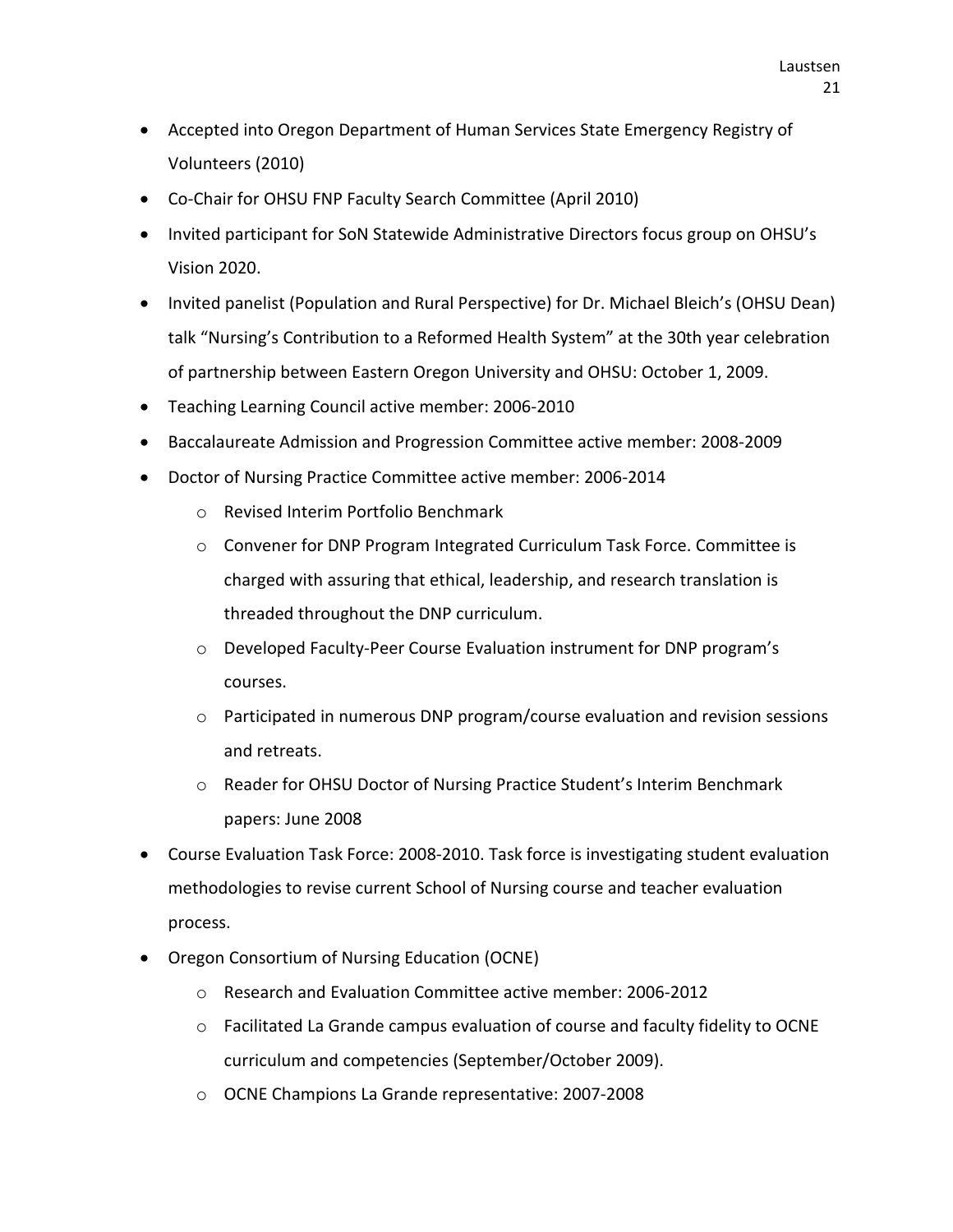- o Statewide Course Development Committee member: Leadership course
- Advisor to OHSU CCNE Doctor of Nursing Practice Accreditation Report Committee.
- Statewide Simulation Director committee member: 2007-2008
- Invited La Grande faculty representative for reviewing/interviewing applicants of newly created positions within the OHSU SoN Reorganization: 2009.
- La Grande Campus representative for School of Nursing Strategic Plan: Spring 2009
- Advisor to undergraduate BSN and DNP students
- Mentor for graduate students, and faculty colleagues, developing and publishing peerreviewed manuscripts for The Nurse Practitioner Journal: 2006, 2007, & 2008.
- Mentor for two La Grande campus BSN students' development and presentation of poster for Northwest Environmental Health Conference: February 2009.

### Local: La Grande, OR (2006-2014)

- Consultant for Northwest Nazarene University (Nampa, ID) Nursing Department's new Simulation lab (April 2010).
- OHSU member representing the Student Health Center at Eastern Oregon University's Student Affairs Council meetings: 2009-2010
- OHSU member representing the Student Health Center at Eastern Oregon University's Pandemic Flu Response Team meetings: 2009-2010.
- Participated in prospective OHSU faculty/staff interviews for La Grande campus 2006- 2014
- Regional Kaplan NCLEX-RN Instructor: Spring 2008, 2009, 2010
- Northwest Nazarene University's School of Nursing (Nampa, ID) Volunteer Consultant for new simulation laboratory development and construction.
- OHSU School of Nursing La Grande Coordinating Team: 2007-2008
- MedQuest volunteer: Introduction to healthcare careers for High School Students: Eastern Oregon University, June 2007-2010.
- Mano y mano volunteer FNP: Providing volunteer health care to migrant workers in the Union-Cove, OR area (1 week in summer 2007, 2008).

### Local: Denver-metro area, Colorado & Regis University (2002-2006)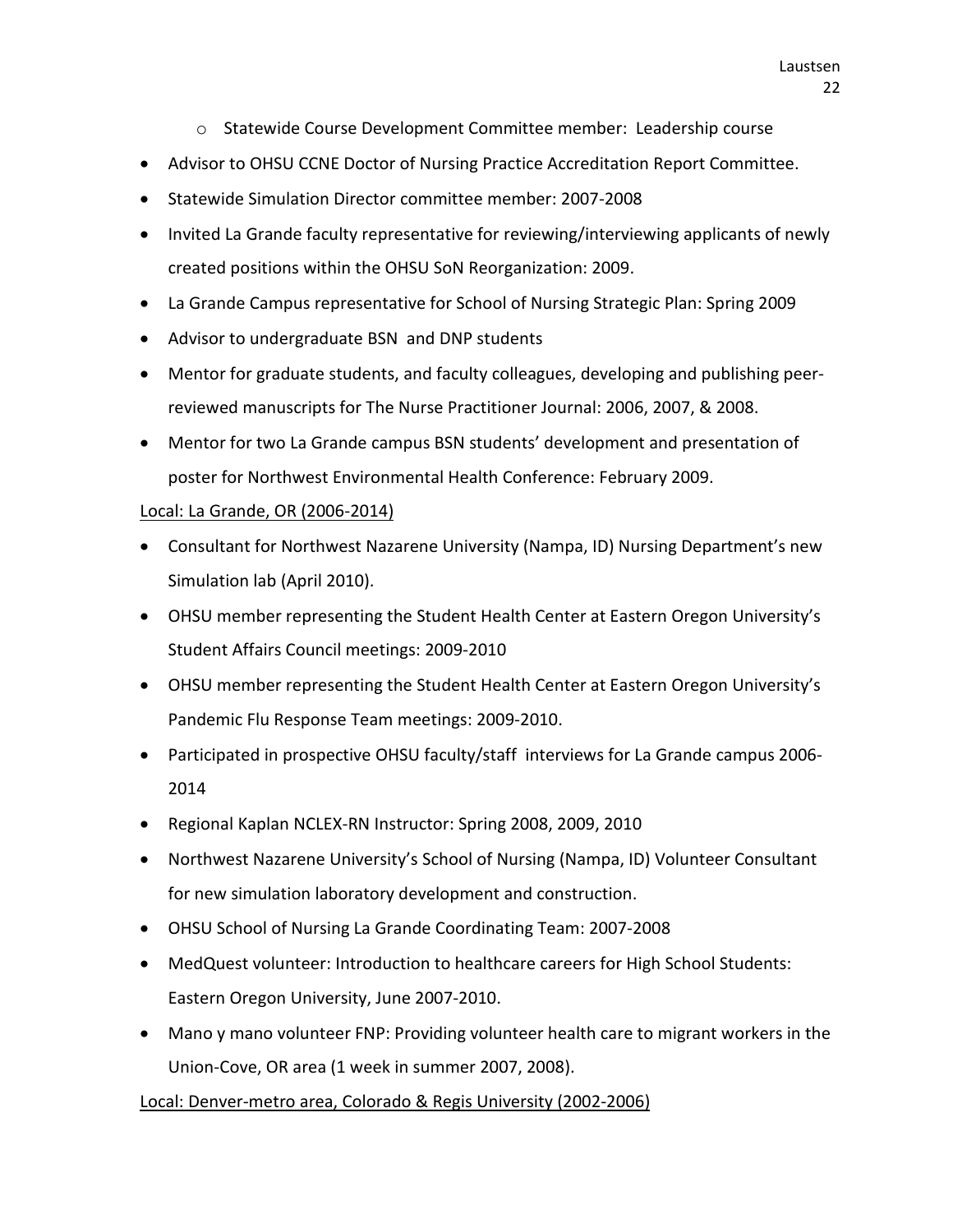- Colorado Nurses Association member: 1991-2006.
- DNA #30 (Advanced Practice District) Delegate to Annual CNA Convention: 2004, 2005.
- Student Advisor for all of the Regis University Family Nurse Practitioner students (>50 students/year): 2003-2006
- Regis University FNP Masters Comprehensive Exam faculty evaluator: 2002-2006
- Regis University Health Services and Administration Masters student's theses faculty reader: 2003-2006
- Chair of the Regis University Student Affairs Committee 2004-2006
- Chair of the Regis University Graduate Academic Program Committee 2003-2004
- Regis University's Sponsored Projects Academic Research Council: 2005-2006
- Regis University Graduate Curriculum and Admissions, Retention, and Progression Committees member: 2002-2003
- Regis University Community Partnerships Task Force member: 2004-2005
- Regis University Core Philosophy Task Force member: 2002-2004
- Regis University Waste Reduction Committee: founding member 2005-2006
- Denver Homeless Event, December, 2005: Volunteer Family Nurse Practitioner doing medical screenings on homeless citizens of Denver
- La Clinica Tepeyac Volunteer Family Nurse Practitioner for free clinic serving Denver Hispanic population: 2004-2006
- Skinner Middle School, Denver, CO volunteer school physicals: 2003-2006
- Denver, CO 9 News Annual Health Fair Volunteer FNP Participant: April 2003- 2006.
- Colorado Therapeutic Riding Center volunteer (2002): Assist riders with physical, mental, or emotional disabilities learn to ride and care for horses.

### **OVERVIEW OF NURSING COURSES TAUGHT (\*Course Lead)**

#### **Linfield College**

NURS 455\* Nursing Care of Clients and Families Across the Lifespan with Acute Conditions (Spring 2020) NURS 375 IEL II Medication Administration **Warner Pacific University**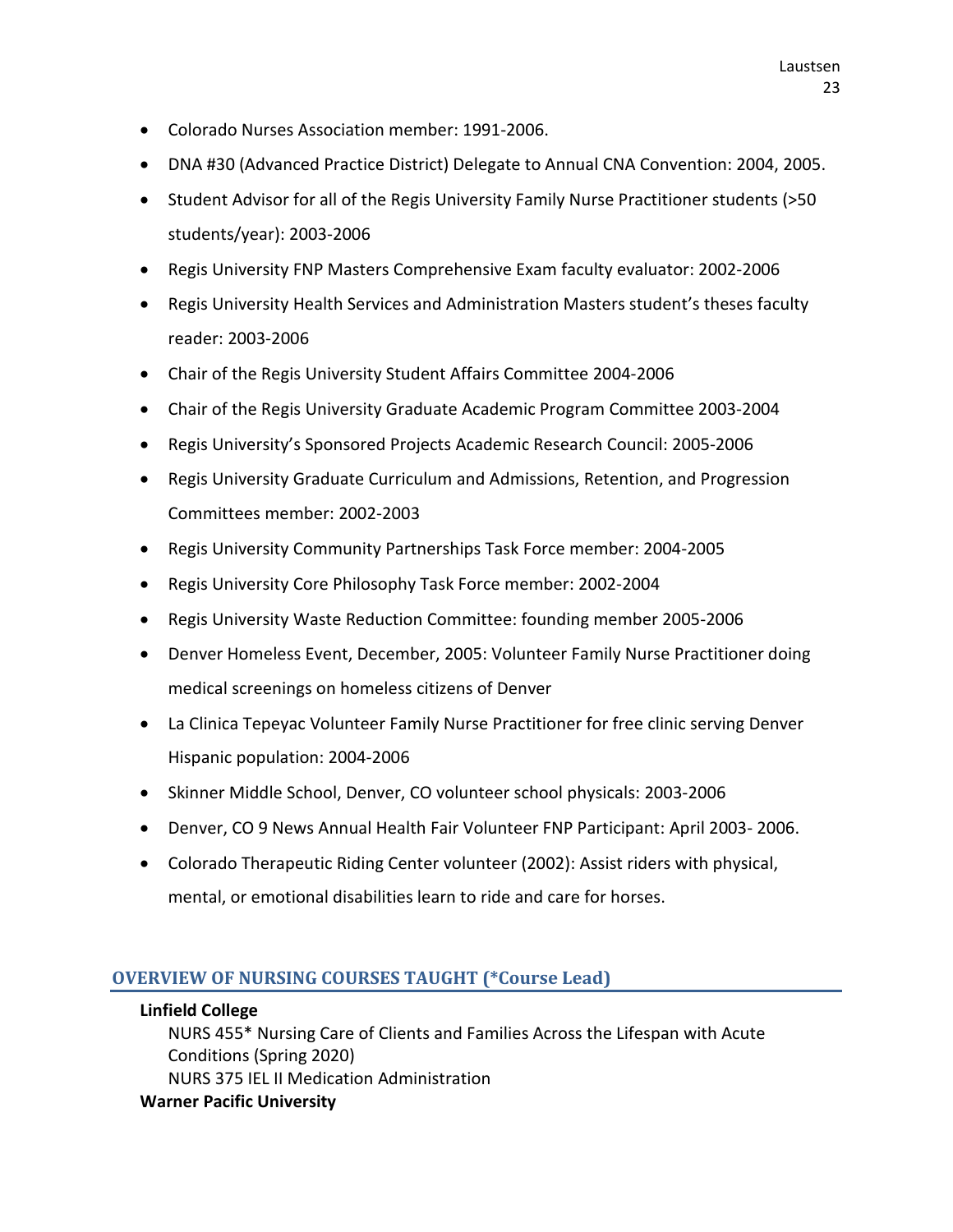NURS 302\* Pharmacology: Spring 2019, Fall 2019

NURS 336\* Health Assessment & Health Promotion (lecture & lab): Spring 2019, Fall 2019

# **Oregon Health & Science University: Undergraduate**

NRS 210B\* Foundations of Health Promotion: Fall 2006- 2012

NRS 230\* & 231\* Clinical Pharmacology: Spring 2007, Winter & Spring 2010, 2011, 2012, 2013

- NRS 232 Foundations of Nursing in Acute Care I: Winter 2007(Theory & Lab), Spring 2008 (Lab)
- NRS 321 Foundations of Nursing in Chronic Care I and End-of-Life: Winter 2008-2009 (Lab)

NRS 411\* Epidemiology: Spring 2008, 2009, 2010, 2011, 2012, 2013, 2014, 2018

NURS 471 Clinical Focus Practicum: Summer 2007

NURS 488\* Reflective Nursing Practice, Theory: Spring 2007

- NURS 489 Reflective Nursing Practice, Practicum: Spring 2007, 2008
- NURS 488A/B Reflective Nursing Practice, Theory: Winter & Spring 2008

NURS 424/425: Integrative Practicum: Winter & Spring 2009, Winter 2010

# **Oregon Health & Science University: Graduate**

- NURS 509V: Procedures for Advanced Practice Nurses in Primary Care, Summer 2012
- NURS 516: Advanced Pharmacology for Primary Care, Spring 2017
- NURS 517: Advanced Health Assessment: Lab Instructor, Fall 2016, 2017
- NURS 519\*: Principles of Pharmacology and Prescribing for APRNs, Winter 2018
- NURS 585\*: Primary care for Nurse Midwives, Winter 2017
- NURS 509R: Practicum in Family Primary Care Management I, Spring 2017
- CPH 539: Environmental and Occupational Health, Winter 2014.
- NURS 721\*: Health Determinants: Genetics and the Physical Environment: Summer 2008
- NURS 721\*: Genomics in Healthcare: Fall 2009
- NURS 712: Equity in Health & Healthcare: Fall 2009 (co-taught)
- NURS 700: ADAPT: Fall 2009, 2010(co-taught)
- NURS 701:\* Policy and Population Health, Summer 2014, 2015, 2016, 2017, 2018
- NURS 702\*: Concepts for Doctoral Nursing Practice (Summer 2017)
- NURS 703\*: DNP Project: Fall, Winter, & Spring 2008-2009, 2010-2011, 2011-2012, 2012-2013, 2013-2014, 2014-2015, 2015-2016, 2016-2017, 2017-2018.
- NURS 790\*: DNP Practicum: Fall, Winter, & Spring 2008-2009, 2010-2011, 2011-2012, 2012-2013, 2013-2014, 2014-2015, 2015-2016, 2016-17, 2017-2018.
- NURS 740\*: Urgent & Emergent Rural Primary Care Management for Nurse Practitioners: Summer 2011, 2012, 2013, 2014
- NURS 741\*: Rural Health Care Delivery for Advanced Practice Nurses: 2013, 2014, 2015, 2016, 2017.
- NURS 713\*: Evaluating Evidence for Advanced Nursing Practice, Fall 2013
- NURS 714: Practice Evaluation, Winter 2015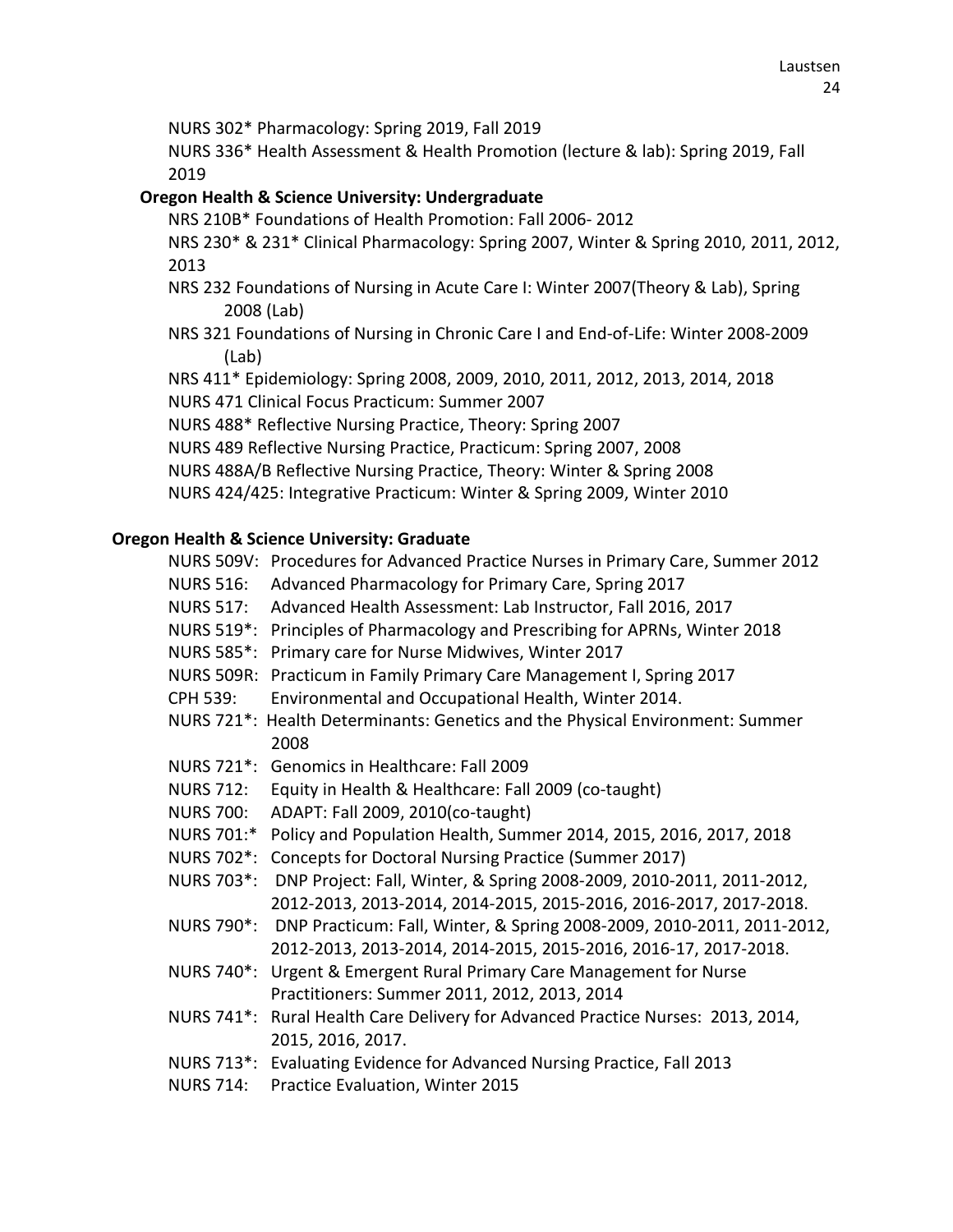IPE 701: Foundations of Patient Safety and Interprofessional Practice, 2014-2015, 2015-2016, 2016-2017, 2017-2018

# **Regis University: Undergraduate**

NR 407: Professional Nursing Seminar I: Fall, 2005

NR 415\*: Health Assessment: Fall, 2002, Spring 2003 (x2), Summer 2003, Fall 2003,

Spring 2004 (x2), Fall 2004, Spring 2005 (x2), Summer 2005, Spring 2006 (x2), Summer 2006

NR 415R: RN-BSN Health Assessment: Summer 2005

NR 436: Introduction to Nursing Therapeutics: Spring 2002, 2204

NR 457: Professional Nursing Seminar III: Fall 2003

NR 485: Senior Practicum: Fall 2005

### **Regis University: Graduate**

NR 607\*: Pharmacology for Advanced Practice: Fall 2003, 2004, 2005 NR 630\*: Advanced Health Assessment of the Family: Fall 2002, 2003, 2004, Summer 2005, 2006 NR 645\*: Clinical Integration Practicum: Spring 2003, 2004, 2005, 2006 NR 649\*: Acute Care Practicum: Spring 2004, 2005, 2006 DPT 731\*: Differential Diagnosis (Doctorate of Physical Therapy program)

# **University of Colorado Health Sciences Center**

MS6897\*: Primary Health Care in Urgent and Emergent Situations: Spring 2004, 2005, 2006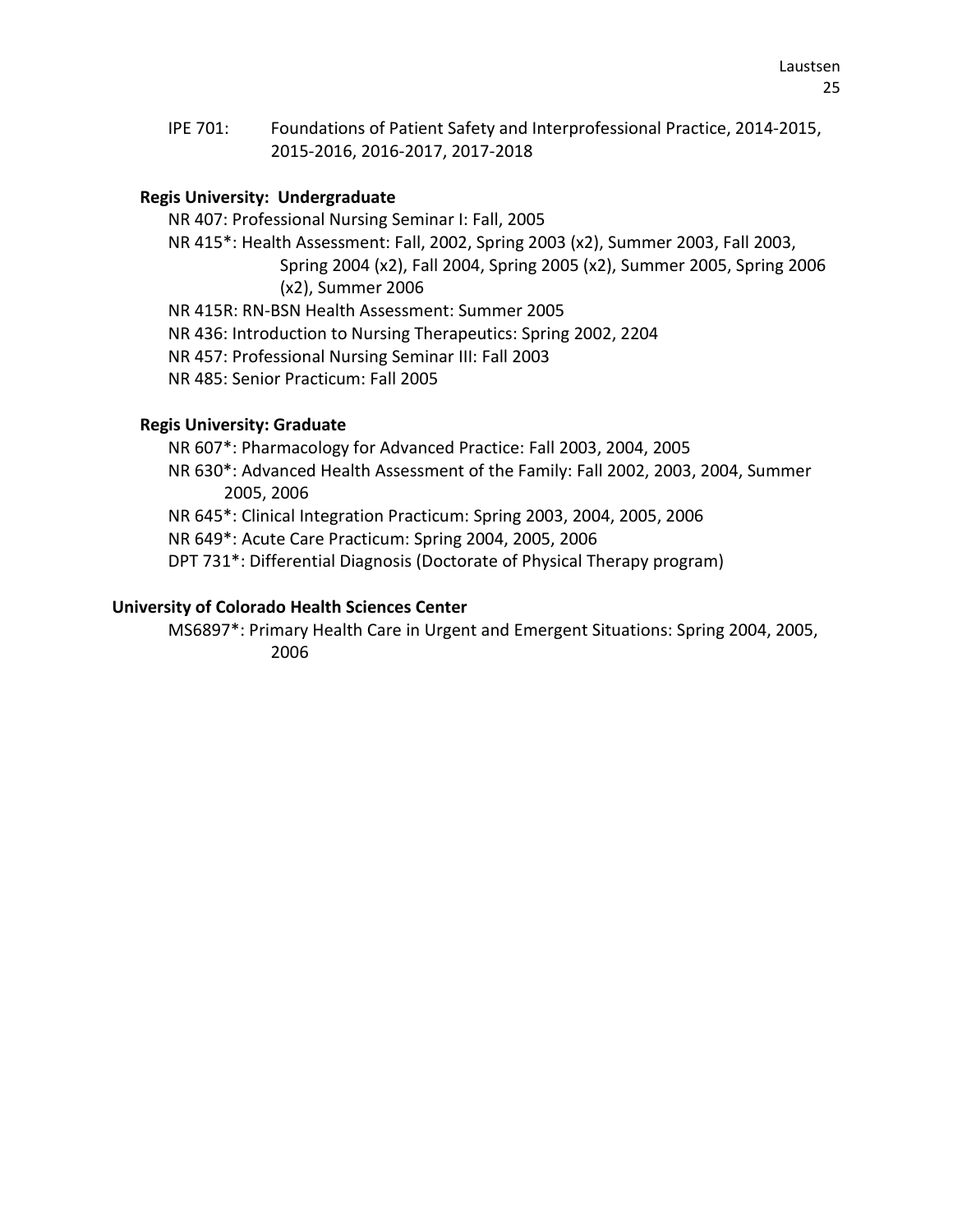# **STUDENT & FACULTY MENTORSHIP**

| <b>Student</b>              | <b>Mentorship Role</b>            | <b>DNP Project Title</b>                    |  |  |
|-----------------------------|-----------------------------------|---------------------------------------------|--|--|
| Capella Crowfoot            | DNP Project &                     | Developing and Implementing a Risk          |  |  |
| Lapham                      | Practicum Chair                   | Stratification Method in a Patient          |  |  |
|                             |                                   | Centered Medical Home: A Practice           |  |  |
|                             |                                   | <b>Improvement Project</b>                  |  |  |
| Mark Puhlman (2015-         | DNP Project &                     | A Quality Assurance Project to              |  |  |
| 2016                        | Practicum Chair                   | <b>Examine Simulation's Effect on</b>       |  |  |
|                             |                                   | <b>Registered Nurses' Information</b>       |  |  |
|                             |                                   | Retention about Left Ventricular Assist     |  |  |
|                             |                                   | <b>Device Emergencies</b>                   |  |  |
| Lara Van Auker (2014-       | DNP Project &                     | Assessing the Impact of Positive            |  |  |
| 2015)                       | Practicum Chair                   | Persuasive Technology on Advanced           |  |  |
|                             |                                   | <b>Practice Registered Nursing (APRN)</b>   |  |  |
|                             |                                   | Student's Interest in Future Rural          |  |  |
|                             |                                   | Practice                                    |  |  |
| Liz Heth (2014-2015)        | DNP Project &                     | Analysis of Three Diabetes Registries       |  |  |
|                             | Practicum 2 <sup>nd</sup>         | and Best Practices                          |  |  |
|                             | <b>Committee Member</b>           |                                             |  |  |
| Elena Speroff (2014-        | DNP Project &                     | <b>Nurse Practitioner Residency</b>         |  |  |
| 2015)                       | Practicum 2 <sup>nd</sup>         | Evaluation                                  |  |  |
|                             | <b>Committee Member</b>           |                                             |  |  |
| Brian Kittelson (2013-      | DNP Residency &                   | <b>Identification of Commercial Drivers</b> |  |  |
| 14                          | <b>Clinical Inquiry Project</b>   | at Increased Risk for Obstructive Sleep     |  |  |
|                             | Chair                             | Apnea Utilizing the STOP-Bang               |  |  |
|                             |                                   | Questionnaire                               |  |  |
| Lisa Reisterer (2013-       | DNP Residency &                   | <b>Evaluating a Rural Primary Care</b>      |  |  |
| 14)                         | <b>Clinical Inquiry Project</b>   | Clinic's use of a Diabetic Disease Registry |  |  |
|                             | Chair                             | to Develop a Practice Improvement Plan      |  |  |
| Jane Miller (2011-          | DNP Residency &                   | A Survey Analysis of Pre-hospital           |  |  |
| 2013)                       | <b>Clinical Inquiry Project</b>   | Care for Acute Myocardial Infarction        |  |  |
|                             | Chair                             |                                             |  |  |
| Jody Blase (2012-2013)      | <b>DNP Clinical Inquiry</b>       | Proposal for a New Graduate                 |  |  |
|                             | Project 2 <sup>nd</sup> Committee | <b>Primary Care Nurse Practitioner</b>      |  |  |
|                             | Member                            | <b>Mentorship Program</b>                   |  |  |
| Sally Hersh (2011-<br>2012) | <b>DNP Student Advisor</b>        |                                             |  |  |
| Cynthia Reed (2011-         | DNP Residency &                   | Investigating the Implementation of         |  |  |
| 12)                         | <b>Clinical Inquiry Project</b>   | a Rural Wellness Center                     |  |  |
|                             | Chair                             |                                             |  |  |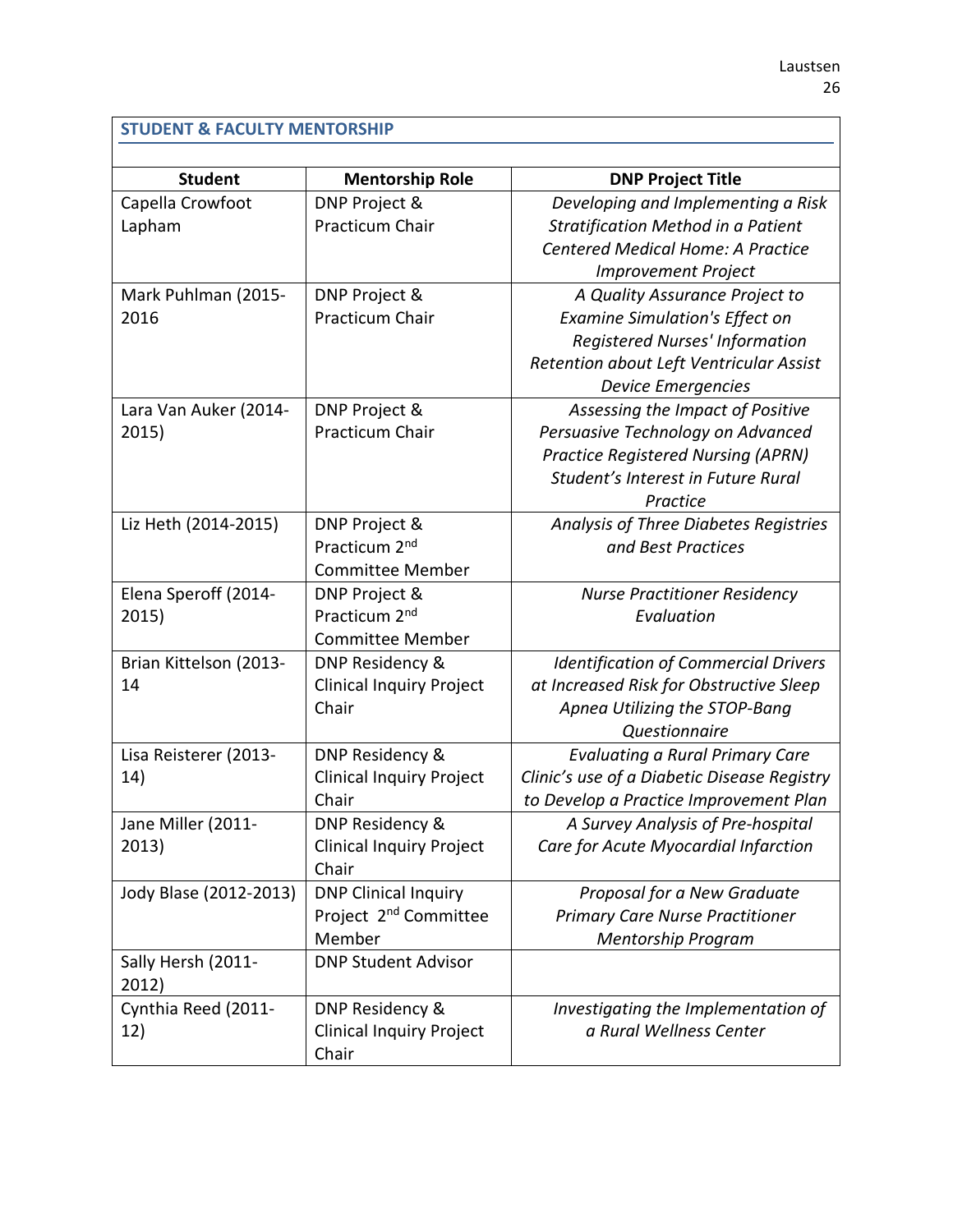| Nancy Irland (2011-12) | DNP Residency &                 | A Physiologically-Based Early                  |
|------------------------|---------------------------------|------------------------------------------------|
|                        | <b>Clinical Inquiry Project</b> | <b>Warning Score for Post-Partum Patients:</b> |
|                        | Chair                           | Will it Equalize the Decision-Making           |
|                        |                                 | of RNs Along the Novice-to-Expert              |
|                        |                                 | Continuum?                                     |
| Tim Neilson (2010-11)  | DNP Residency &                 | <b>Barriers to Inpatient Nurse</b>             |
|                        | <b>Clinical Inquiry Project</b> | Practitioner Credentialing in Rural            |
|                        | Chair                           | Oregon                                         |
| Christina Yedinak      | DNP Residency &                 | Domains of Life Function Scale for             |
| $(2010-11)$            | <b>Clinical Inquiry Project</b> | Patients with Pituitary Adenomas               |
|                        | Chair                           |                                                |
| Fernando Carrillo      | DNP Residency &                 | The Use of Census Tract-level Median           |
| $(2008-09)$            | <b>Clinical Inquiry Project</b> | Home Value as a                                |
|                        | Chair                           | Predictor of Poor Birth Outcomes.              |
| Jessica Johnson (2008- | DNP Residency &                 | <b>Program Evaluation:</b>                     |
| 09)                    | <b>Clinical Inquiry Project</b> | Multidisciplinary Disease Management           |
|                        | Chair                           | and Diabetes Care in a Free Medical            |
|                        |                                 | Clinic.                                        |
| <b>Faculty</b>         | Role                            | <b>Mentorship Area</b>                         |
| Valerie Tobin          | Mentor                          | Teaching and faculty development               |
|                        |                                 | Doctoral programs                              |
| Kristi Vaughn          | Mentor                          | Teaching and faculty development               |
| Stephanie Shaul        | Mentor                          | Teaching and faculty development               |
|                        |                                 | <b>Simulation Center</b>                       |

# **AWARDS & RECOGNITIONS**

- 2019 Invited Lecturer: Caring for the Climate Changed: The Intersection of Health, Environment, and Policy for the Common Good. Faculty Lecture Series, Warner Pacific University, Portland, OR. December 5, 2019.
- 2015 Invited Guest Speaker for OHSU La Grande Campus Nursing Graduation Convocation
- 2015 Selected as SON Faculty Marshall for all-OHSU Graduation Convocation
- 2015 Recognized for significant contributions to the OHSU Interprofessional Initiative (2014- 2015)
- 2015 Nominated for American Academy of Nurses Board of Directors (May)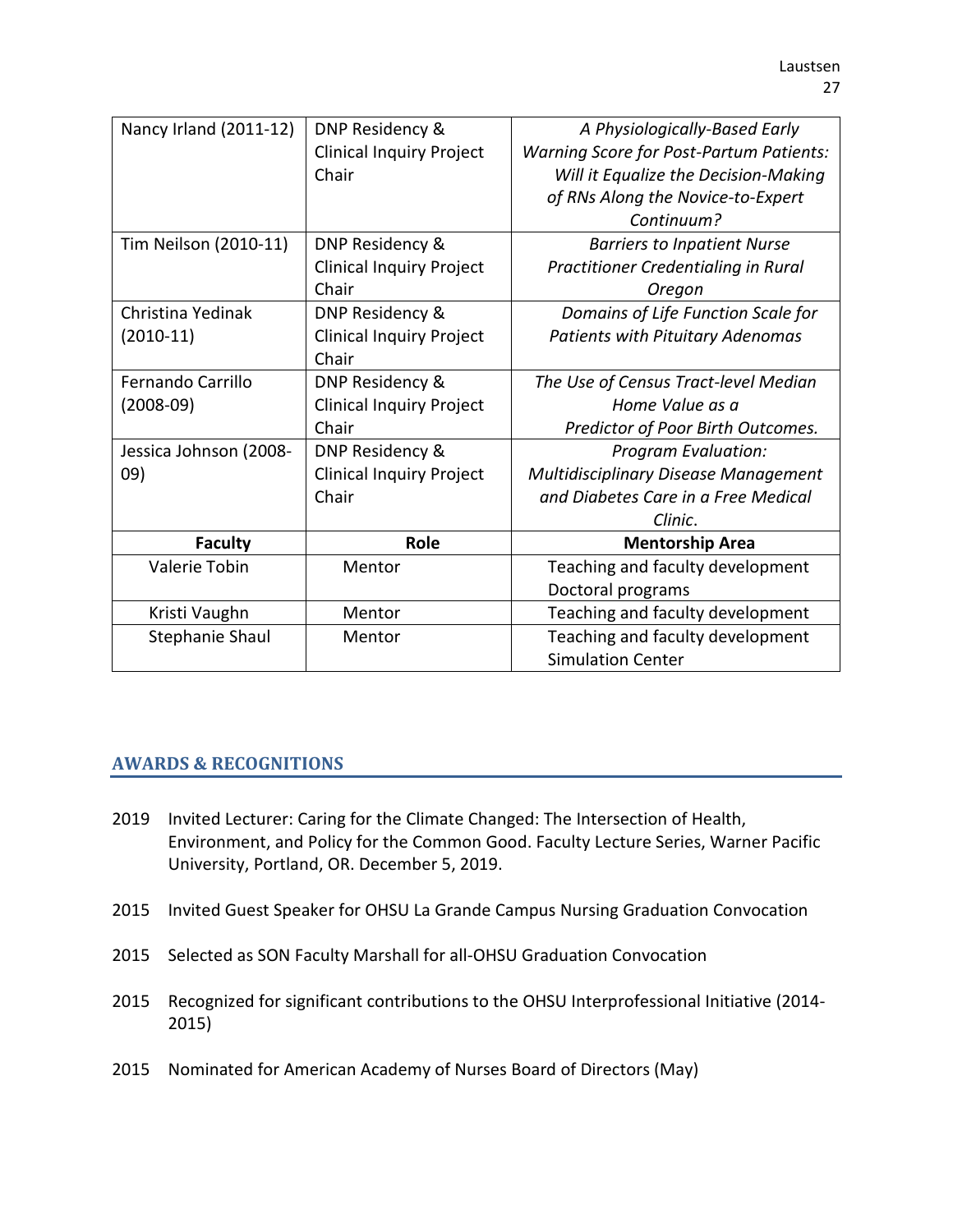- Fellow in the American Academy of Nurses (October 2013)
- Fellow in the American Academy of Nurse Practitioners (June 2013)
- OHSU School of Nursing Outstanding Graduate Teacher award
- Indefinite tenure, OHSU (July)
- Best Poster Award (electronic) at National Organization of Nurse Practitioner Faculties Annual Conference (Charleston, SC), April 2012.
- Nurse Practitioner State (Oregon) Award for Excellence, American Academy of Nurse **Practitioners**
- Recommended for participation in ANCC Nurse Practitioner Exams, Role Delineation **Studies**
- OHSU School of Nursing faculty featured in OHSU Foundation's 2008 publication: Nursing Progress: New Beginnings' article "A Day in the Life"
- Who's Who Among Teachers & Educators
- Cambridge Who's Who Registry of Executives and Professionals in Nursing and **Healthcare**
- Luminary, American Nurses Association Luminary Project: Nurses Lighting the Way to Environmental Health
- PhD Class Commencement speaker: University of Colorado Health Sciences Center Spring Commencement
- Faculty Marshall: Regis University December Commencement
- Green Movement Gaining Momentum in Health Care (2005). Clinician News Interview: cover story, Vol. 9 No.12.
- Sigma Theta Tau International, Alpha Kappa Chapter-at-Large Research Award
- Sigma Theta Tau International, Alpha Kappa Chapter-at-Large Research Grant
- Friends of Nursing Scholarship (Denver, CO)
- 2004-5 Colorado Nurse's Association District #30 Annual Convention Delegate
- RN No Harm Train-the-Trainer Workshop, invited member. American Nurses Association Environmental Health, Contaminated Air, Food, and Water: Nursing Practice Issues.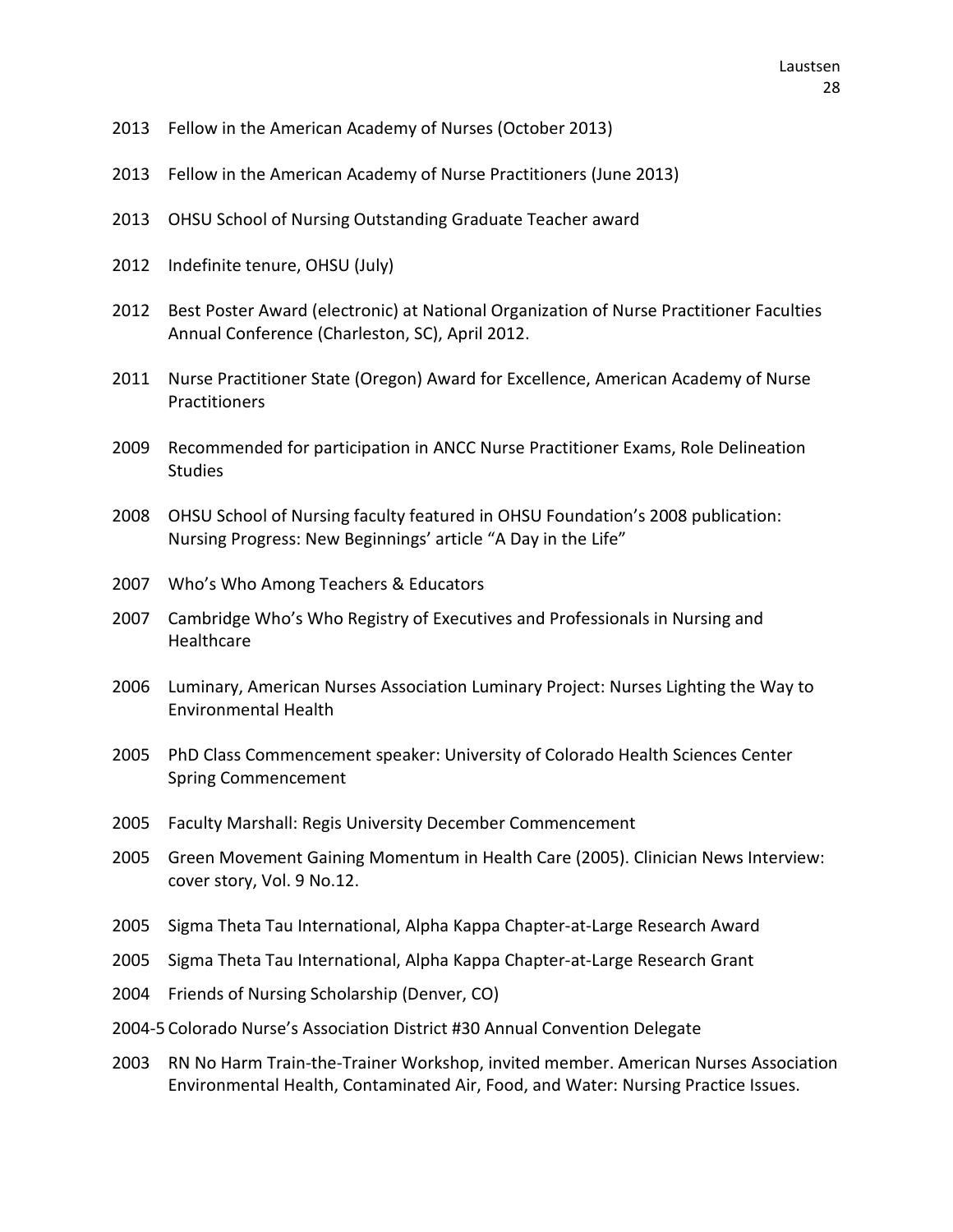- 2003 Sigma Theta Tau International, Alpha-Kappa-Chapter-at-Large, Research Dissemination Award
- 2003 Sigma Theta Tau International, Alpha-Kappa-Chapter-at-Large, Scholarship and Leadership Award
- 2002 Colorado Society of Advanced Practice Nurses CNA DNA#30, Research Scholarship
- 2002 University of Colorado Health Science Center Chancellor's Diversity Scholarship
- 2002 University of Colorado Health Science Center SON Dean's Scholars Scholarship
- 2002 Colorado Nurses Foundation- HealthONE Anderson Fund Nightingale Scholarship
- 2001 University of Colorado Health Science Center Graduate School Ph.D. Fellowship
- 1999 Friends of Nursing Scholarship
- 1998 Friends of Nursing President's Scholar award
- 1997 Boulder Community Hospital Auxiliary Scholarship
- 1991 Presbyterian/St. Luke's Healthcare System Anderson Scholarship
- 1990 Colorado Nurses Association Scholarship

Magna cum laude (3.96 GPA) University of Colorado Health Sciences Center (PhD), Summa cum laude (4.0 GPA) University of Northern Colorado (MS, 1998) and Regis University (BSN, 1991)

### **RECENT CONTINUING EDUCATION (available upon request)**

#### **PRE-NURSING PROFESSIONAL EMPLOYMENT**

| 1989-1990 | Operations Director at Cheley Colorado Camps in Estes Park, CO.                                                                          |
|-----------|------------------------------------------------------------------------------------------------------------------------------------------|
| 1982-1987 | Camp Ranger at the Mountain Prairie Girl Scout Council year-round<br>environmental education center and mountain camp in Allenspark, CO. |
| 1980-1982 | Database Manager US Fish and Wildlife Service GIS, Western Energy Land Use<br>Team in Ft. Collins, CO.                                   |
| 1979-1980 | Environmental Center Director for the Merry Lea Environmental Center, Wolf<br>Lake, IN.                                                  |
| 1978-1979 | Mathematics teacher, Ashland Junior High School, Ashland, OR.                                                                            |